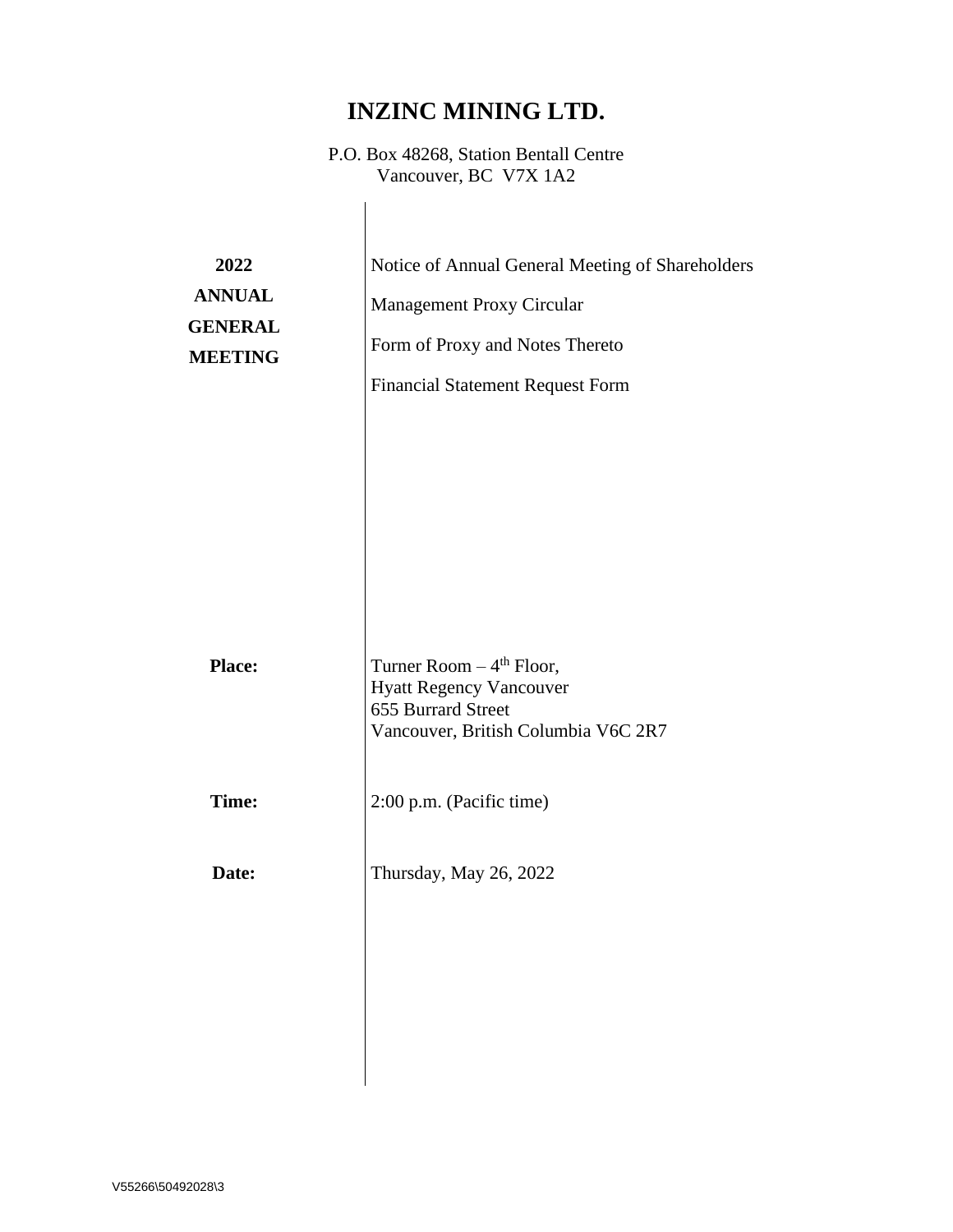# **CORPORATE DATA Head Office**

P.O Box 48268, Station Bentall Centre Vancouver, BC V7X 1A2

**Registered Office** 550 Burrard Street, Suite 2300, Bentall 5 Vancouver, BC V6C 2B5

# **Directors and Officers**

Wayne Hubert – CEO & Director Kerry M. Curtis – Chairman & Director Louis G. Montpellier – Director & Corporate Secretary John Murphy – Director Steve Vanry – Director Lesia Burianyk – Chief Financial Officer Joyce Musial – Vice President, Corporate Affairs

# **Registrar and Transfer Agent**

Computershare Investor Services Inc. 3<sup>rd</sup> Floor, 510 Burrard Street Vancouver, BC V6C 3B9

# **Legal Counsel**

Gowling WLG (Canada) LLP 550 Burrard Street, Suite 2300, Bentall 5 Vancouver, BC V6C 2B5

# **Auditor**

Davidson & Company LLP Suite 1200 – 609 Granville Street Vancouver, BC V7Y 1G6

# **Listing**

TSX Venture Exchange Symbol "IZN"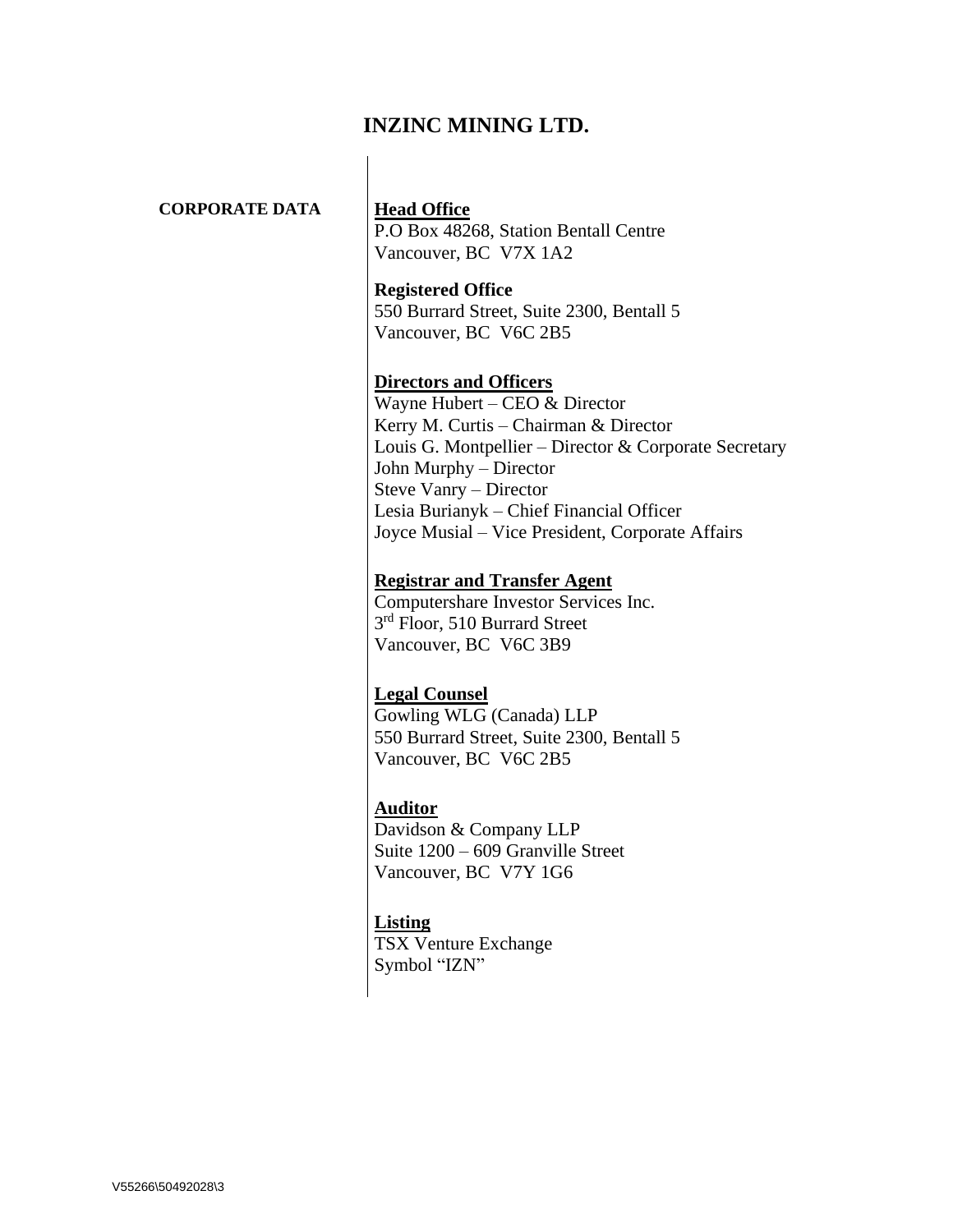# **NOTICE OF ANNUAL GENERAL MEETING OF SHAREHOLDERS**

NOTICE IS HEREBY GIVEN that the Annual General Meeting of the shareholders (the "**Shareholders**") of InZinc Mining Ltd. (the "**Corporation**") will be held at the Turner Room – 4<sup>th</sup> Floor, Hyatt Regency Vancouver, 655 Burrard Street, Vancouver, British Columbia V6C 2R7, on Thursday, May 26, 2022, at the hour of 2:00 p.m. (Pacific time) (the "**Meeting**"), for the following purposes:

- 1. To receive the audited consolidated financial statements of the Corporation for the fiscal year ended December 31, 2021 (with comparative statements relating to the preceding fiscal period) together with the report of the auditors thereon:
- 2. To fix the number of directors at five (5);
- 3. To elect directors of the Corporation;
- 4. To appoint the auditors and to authorize the directors to fix their remuneration;
- 5. To consider and, if thought fit, to pass an ordinary resolution providing the required annual approval of the Corporation's Incentive Stock Option Plan, as more particularly described in the accompanying management proxy circular (the "**Circular**"); and
- 6. To transact such further or other business as may properly come before the Meeting or any adjournment or adjournments thereof.

Accompanying this Notice is the 'Circular, a form of proxy or voting instruction form and a financial statement request card. The accompanying Circular provides information relating to the matters to be addressed at the Meeting and is incorporated into this Notice.

**Registered Shareholders:** Every registered holder of common shares at the close of business on April 18, 2022 is entitled to receive notice of, and to vote such common shares at the Meeting.

Registered Shareholders who are unable to attend the Meeting in person and who wish to ensure that their common shares will be voted at the Meeting are requested to complete, sign and deliver the enclosed form of proxy c/o Proxy Dept., Computershare Investor Services Inc. ("**Computershare**"), 100 University Avenue, 8<sup>th</sup> Floor, Toronto, Ontario M5J 2Y1. In order to be valid and acted upon at the Meeting, forms of proxy must be returned to the aforesaid address not less than 48 hours (excluding Saturdays, Sundays and holidays) before the time set for the holding of the Meeting or any adjournment(s) thereof. Further instructions with respect to the voting by proxy are provided in the form of proxy and in the Circular accompanying this Notice.

**Non-Registered Shareholders:** Shareholders may beneficially own common shares that are registered in the name of a broker, another intermediary or an agent of that broker or intermediary ("**Non-Registered Shareholders**"). Without specific instructions, intermediaries are prohibited from voting shares for their clients. If you are a Non-Registered Shareholder, it is vital that the voting instruction form provided to you by Computershare, your broker, intermediary or its agent is returned according to the instructions provided in or with such form, sufficiently in advance of the deadline specified, to ensure that they are able to provide voting instructions on your behalf.

**Due to the COVID-19 pandemic, to mitigate risk to the health and safety of our communities, shareholders, employees and other stakeholders, the Corporation strongly encourages shareholders not to attend the Meeting in person but instead to read, complete, date, sign, and return the enclosed form of proxy or voting instruction form in the manner specified on the form, no later than 2:00 p.m. (Pacific time) on May 24, 2022.**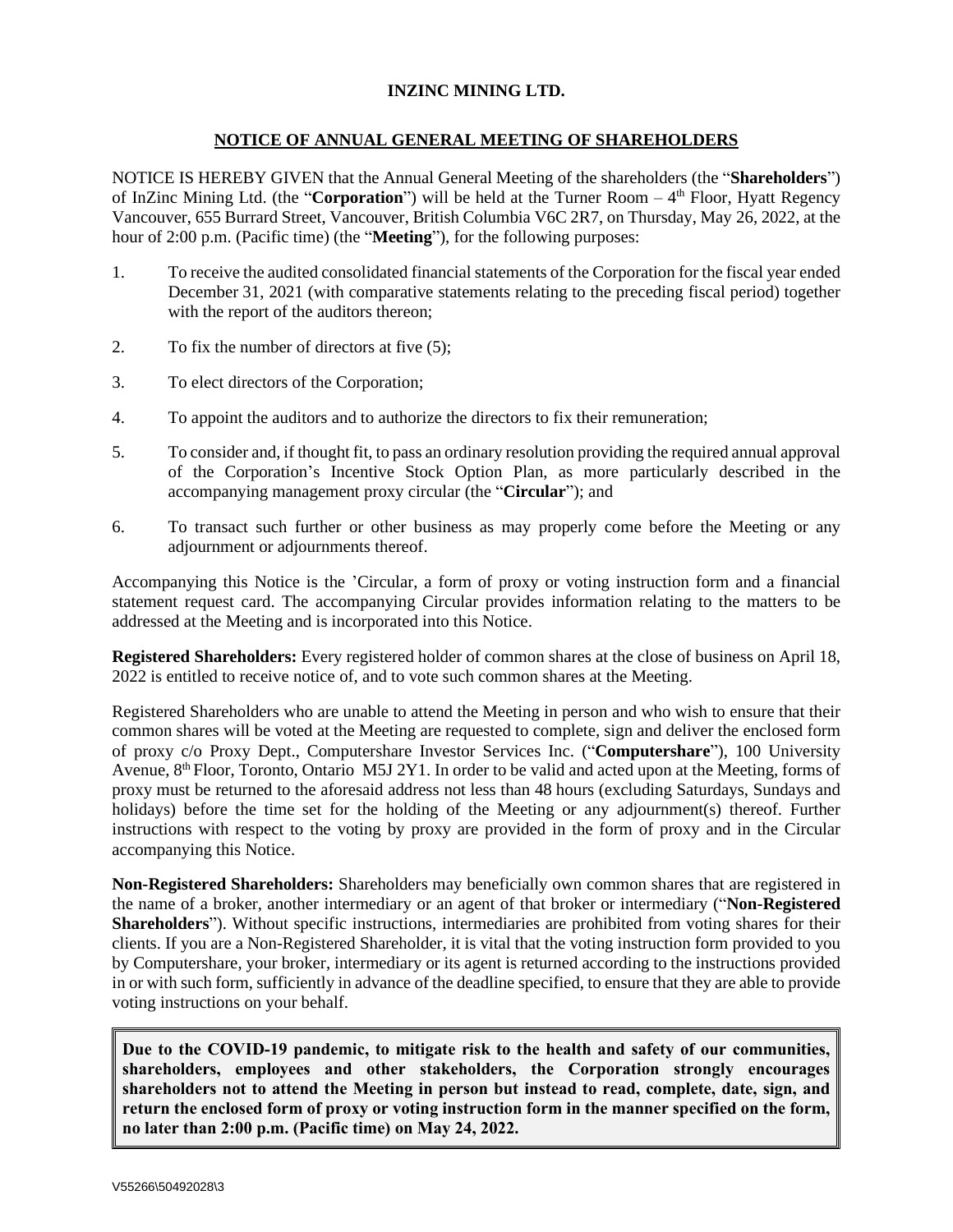**Registered shareholders and duly appointed proxyholders who nonetheless wish to attend in person may be subject to health screening procedures at the entrance and will be asked, at a minimum, to wear a mask and socially distance themselves from others at the Meeting. In order to comply with government orders concerning the maximum size of public gatherings, the Corporation reserves the right to strictly control physical access to the Meeting by only allowing registered shareholders and duly appointed proxyholders to attend and not admitting others to the Meeting.**

DATED at Vancouver, British Columbia, this 18<sup>th</sup> of April, 2022.

# BY ORDER OF THE BOARD

*(signed) "Wayne Hubert"*

Chief Executive Officer and Director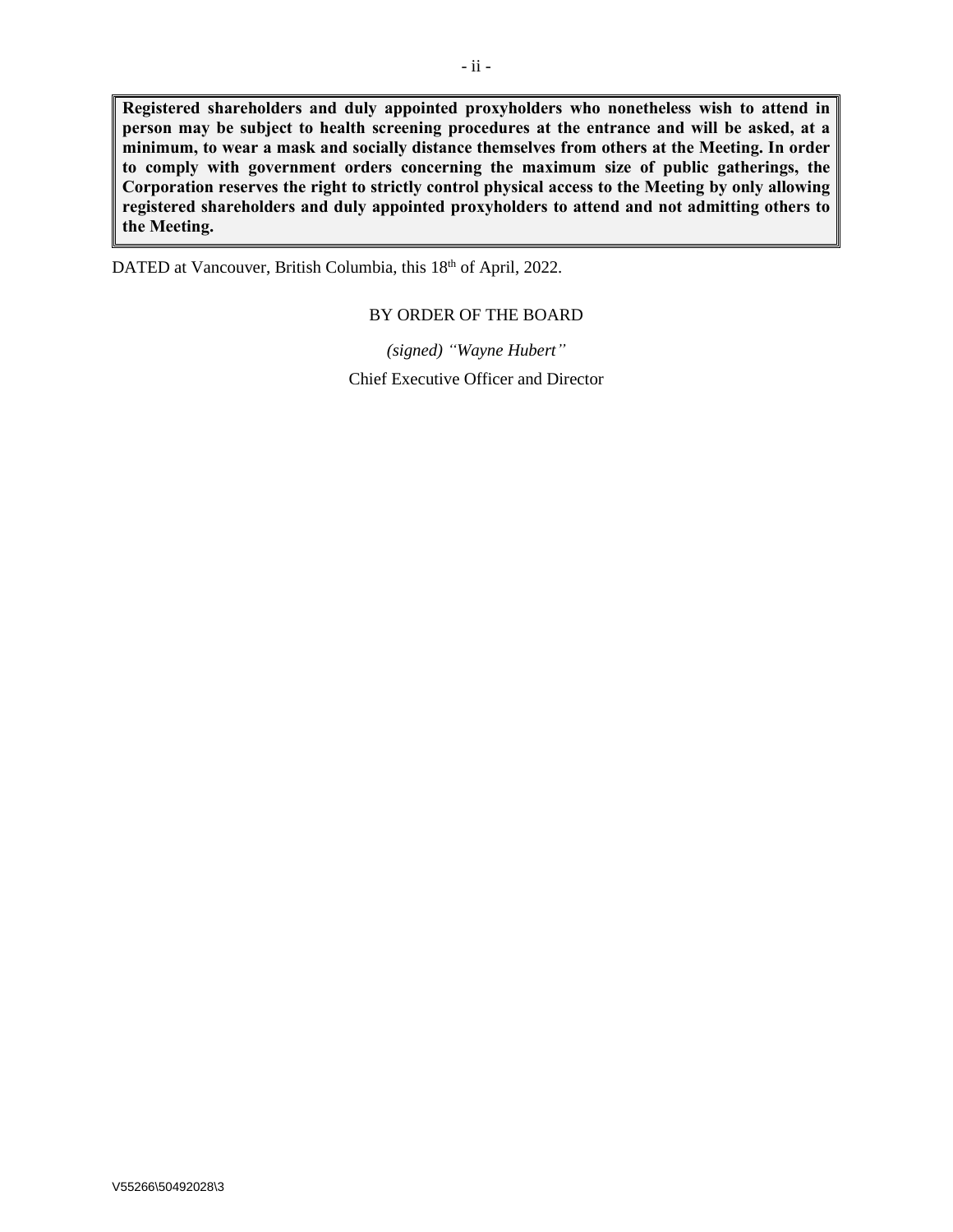# **MANAGEMENT PROXY CIRCULAR**

(Containing information as at April 18, 2022 unless indicated otherwise)

# **SOLICITATION OF PROXIES**

This management proxy circular ("**Circular**") is furnished in connection with the solicitation of proxies by the management of the Corporation for use at the Annual General Meeting of shareholders of InZinc Mining Ltd. (the "**Corporation**") (and any adjournment thereof) to be held on Thursday, May 26, 2022 (the "**Meeting**") at the time and place and for the purposes set forth in the accompanying Notice of Meeting. While it is expected that the solicitation will be primarily by mail, proxies may be solicited personally or by telephone by the directors, officers and regular employees of the Corporation at nominal cost. All costs of solicitation by management will be borne by the Corporation.

**Due to the COVID-19 pandemic, to mitigate risk to the health and safety of our communities, shareholders, employees and other stakeholders, the Corporation strongly encourages shareholders not to attend the Meeting in person but instead to read, complete, date, sign, and return the enclosed form of proxy or voting instruction form in the manner specified on the form, no later than 2:00 p.m. (Pacific time) on May 24, 2022.**

**Registered shareholders and duly appointed proxyholders who nonetheless wish to attend in person may be subject to health screening procedures at the entrance and will be asked, at a minimum, to wear a mask and socially distance themselves from others at the Meeting. In order to comply with government orders concerning the maximum size of public gatherings, the Corporation reserves the right to strictly control physical access to the Meeting by only allowing registered shareholders and duly appointed proxyholders to attend and not admitting others to the Meeting.**

The contents and the sending of this Circular have been approved by the directors of the Corporation.

# **APPOINTMENT OF PROXYHOLDER**

The individuals named as proxyholder in the accompanying form of proxy are directors or officers of the Corporation. **A SHAREHOLDER WISHING TO APPOINT SOME OTHER PERSON (WHO NEED NOT BE A SHAREHOLDER) TO REPRESENT HIM AT THE MEETING HAS THE RIGHT TO DO SO, EITHER BY STRIKING OUT THE NAMES OF THOSE PERSONS NAMED IN THE ACCOMPANYING FORM OF PROXY AND INSERTING THE DESIRED PERSON'S NAME IN THE BLANK SPACE PROVIDED IN THE FORM OF PROXY OR BY COMPLETING ANOTHER FORM OF PROXY. A proxy will not be valid unless the completed form of proxy is received by COMPUTERSHARE INVESTOR SERVICES INC. of 100 University Avenue, 8 th Floor, Toronto, Ontario M5J 2Y1 not less than 48 hours (excluding Saturdays, Sundays and holidays) before the time for holding the Meeting or any adjournment thereof.** Proxies delivered after that time will not be accepted.

# **REVOCATION OF PROXIES**

A shareholder who has given a proxy may revoke it by an instrument in writing executed by the shareholder or by his attorney authorized in writing or, where the shareholder is a corporation, by a duly authorized officer or attorney of the corporation, and delivered to the registered office of the Corporation, at Suite 2300, 550 Burrard Street, Vancouver, British Columbia, V6C 2B5 at any time up to and including the last business day preceding the day of the Meeting, or if adjourned, any reconvening thereof, or to the Chairman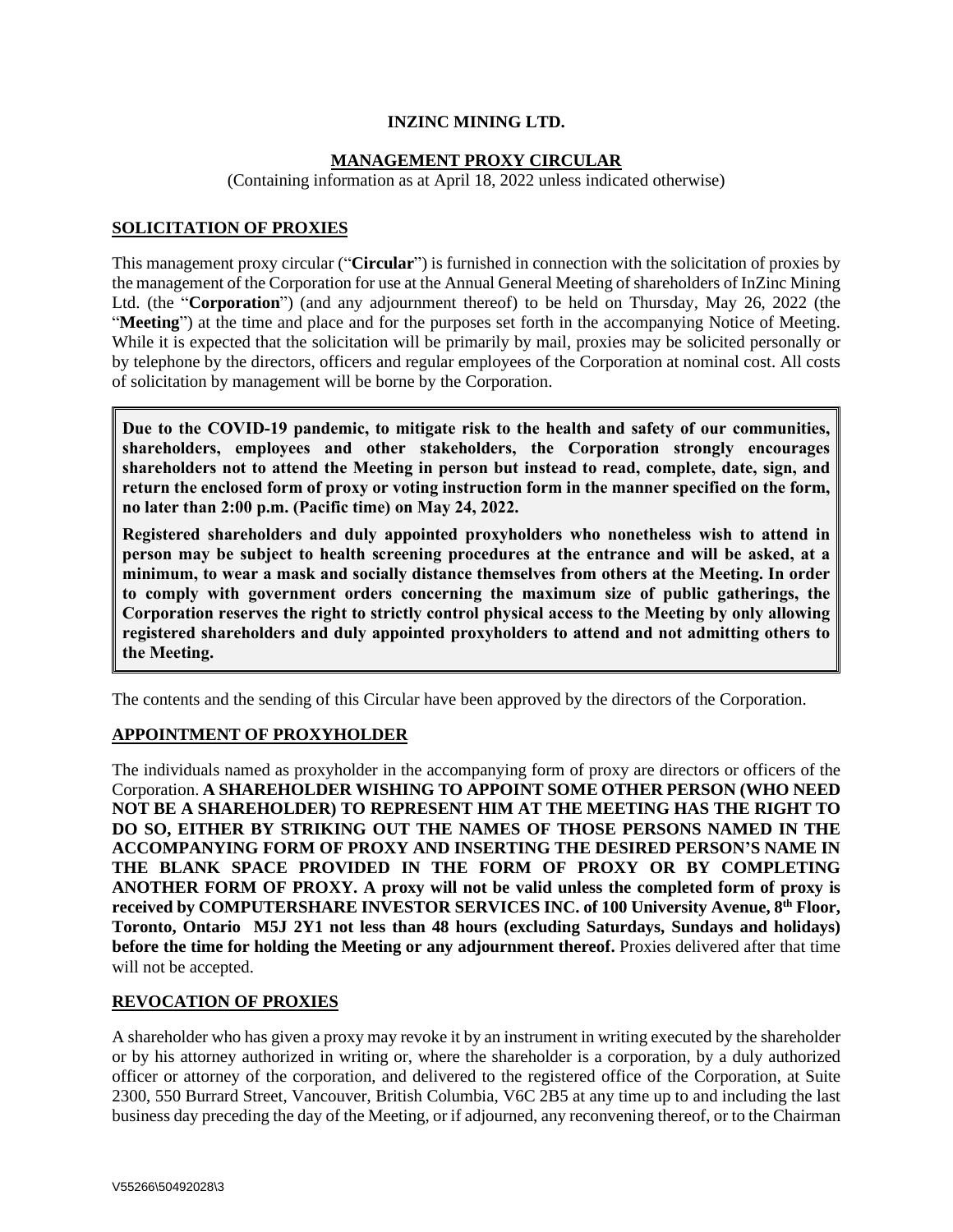of the Meeting on the day of the Meeting or, if adjourned, any reconvening thereof or in any other manner provided by law. A revocation of a proxy does not affect any matter on which a vote has been taken prior to the revocation.

# **INFORMATION FOR NON-REGISTERED SHAREHOLDERS**

**Only registered shareholders or duly appointed proxyholders are permitted to vote at the Meeting. Most shareholders of the Corporation are "Non-Registered" shareholders because the shares they own are not registered in their names but are instead registered in the names of a brokerage firm, bank or other intermediary or in the name of a clearing agency. Shareholders who do not hold their shares in their own name (referred to herein as "Beneficial Shareholders") should note that only registered shareholders may vote at the Meeting.** If common shares are listed in an account statement provided to a shareholder by a broker, then in almost all cases those common shares will not be registered in such shareholder's name on the records of the Corporation. Such common shares will more likely be registered under the name of the shareholder's broker or an agent of that broker. In Canada, the vast majority of such shares are registered under the name of CDS & Co. (the registration name for The Canadian Depository for Securities, which company acts as nominee for many Canadian brokerage firms). Common shares held by brokers (or their agents or nominees) on behalf of a broker's client can only be voted (for or against resolutions) at the direction of the Beneficial Shareholder. Without specific instructions, brokers and their agents and nominees are prohibited from voting shares for the brokers' clients. **Therefore, each Beneficial Shareholder should ensure that voting instructions are communicated to the appropriate person well in advance of the Meeting.**

Existing regulatory policy requires brokers and other intermediaries to seek voting instructions from Beneficial Shareholders in advance of shareholders' meetings. The various brokers and other intermediaries have their own mailing procedures and provide their own return instructions to clients, which should be carefully followed by Beneficial Shareholders in order to ensure that their common shares are voted at the Meeting. Often the form of proxy supplied to a Beneficial Shareholder by its broker is identical to the form of proxy provided by the Corporation to the registered shareholders. However, its purpose is limited to instructing the registered shareholder (i.e., the broker or agent of the broker) how to vote on behalf of the Beneficial Shareholder. The majority of brokers now delegate responsibility for obtaining instructions from clients to Broadridge Financial Solutions, Inc. ("**Broadridge**"). Broadridge typically prepares a machine readable voting instruction form, mails those forms to the Beneficial Shareholders and asks Beneficial Shareholders to return the forms to Broadridge, or otherwise communicate voting instructions to Broadridge (by way of the internet or telephone, for example). Broadridge then tabulates the results of all instructions received and provides appropriate instructions respecting the voting of common shares to be represented at the Meeting. **A Beneficial Shareholder who receives a Broadridge voting instruction form cannot use that form to vote common shares directly at the Meeting. The voting instruction form must be returned to Broadridge (or instructions respecting the voting of common shares must be communicated to Broadridge) well in advance of the Meeting in order to have the common shares voted.**

This Circular and accompanying materials are being sent to both registered shareholders and Beneficial Shareholders. Beneficial Shareholders fall into two categories – those who object to their identity being known to the issuers of securities which they own ("**Objecting Beneficial Owners**", or "**OBOs**") and those who do not object to their identity being made known to the issuers of the securities they own ("**Non-Objecting Beneficial Owners**", or "**NOBOs**"). Subject to the provision of National Instrument 54-101 – *Communication with Beneficial Owners of Securities of a Reporting Issuer* ("**NI 54-101**") issuers may request and obtain a list of their NOBOs from intermediaries via their transfer agents. Pursuant to NI 54- 101, issuers may obtain and use the NOBO list for distribution of proxy related materials directly (not via Broadridge) to such NOBOs. If you are a Beneficial Shareholder, and the Corporation or its agent has sent these materials directly to you, your name, address and information about your holdings of common shares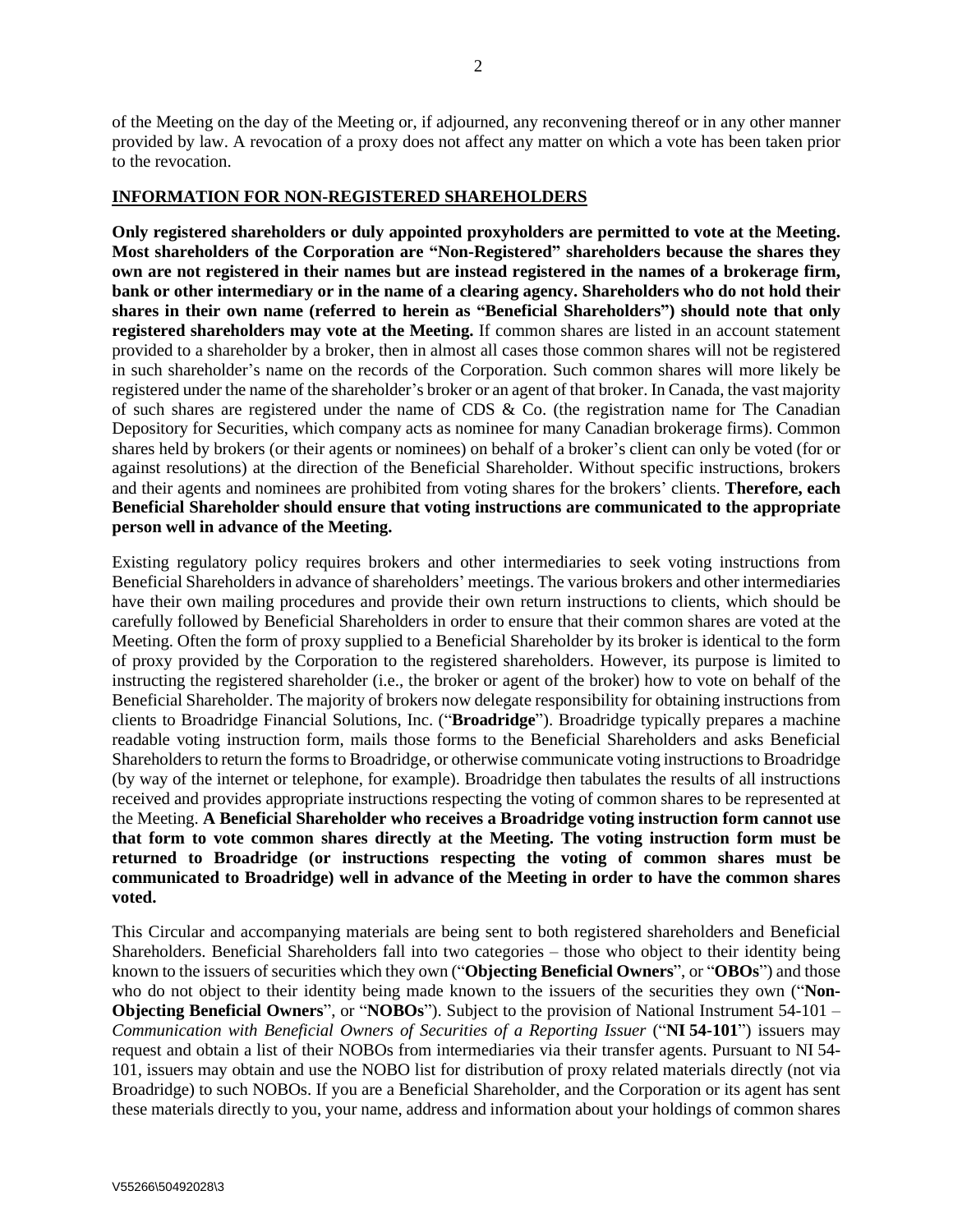have been obtained in accordance with applicable securities regulatory requirements from the intermediary holding the common shares on your behalf.

By choosing to send these materials to you directly, the Corporation (and not the intermediary holding on your behalf) has assumed responsibility for (i) delivering these materials to you, and (ii) executing your proper voting instructions. Please return your voting instructions as specified in the request for voting instructions.

The Corporation's OBOs can expect to be contacted by Broadridge or their brokers or their broker's agents as set out above.

# **Non-Registered Shareholders**

The Corporation has not adopted the notice-and-access procedure described in NI 54-101 and National Instrument 51-102 – *Continuous Disclosure Obligations* to distribute its proxy-related materials to the registered shareholders and Beneficial Shareholders.

The Corporation does not intend to pay for intermediaries to deliver the proxy-related materials and Form 54-101F7 to OBOs, as defined under NI 54-101. As a result, OBOs will not receive the Meeting materials unless the OBO's intermediary assumes the costs of delivery.

Although a Beneficial Shareholder may not be recognized directly at the Meeting for the purposes of voting common shares registered in the name of his or her broker, a Beneficial Shareholder may attend the Meeting as proxyholder for the registered shareholder and vote the common shares in that capacity. **Beneficial Shareholders who wish to attend the Meeting and indirectly vote their common shares as proxyholder for the registered shareholder should enter their own names in the blank space on the proxy provided to them and return the same to their broker (or the broker's agent) in accordance with the instructions provided by such broker.**

All references to shareholders in this Circular and the accompanying form of proxy and Notice of Meeting are to shareholders of record unless specifically stated otherwise.

# **VOTING OF PROXIES**

The shares represented by a properly executed proxy in favour of persons proposed by management as proxyholders in the accompanying form of proxy will:

- (a) be voted or withheld from voting in accordance with the instructions of the person appointing the proxyholder on any ballot that may be taken; and
- (b) where a choice with respect to any matter to be acted upon has been specified in the form of proxy, be voted in accordance with the specification made in such proxy.

# ON A POLL SUCH SHARES WILL BE VOTED **IN FAVOUR** OF EACH MATTER FOR WHICH NO CHOICE HAS BEEN SPECIFIED OR WHERE BOTH CHOICES HAVE BEEN SPECIFIED BY THE SHAREHOLDER.

The enclosed form of proxy when properly completed and delivered and not revoked confers discretionary authority upon the person appointed proxy thereunder to vote with respect to amendments or variations of matters identified in the Notice of Meeting, and with respect to other matters which may properly come before the Meeting. In the event that amendments or variations to matters identified in the Notice of Meeting are properly brought before the Meeting or any further or other business is properly brought before the Meeting, it is the intention of the persons designated in the enclosed form of proxy to vote in accordance with their best judgment on such matters or business. At the time of the printing of this Circular, the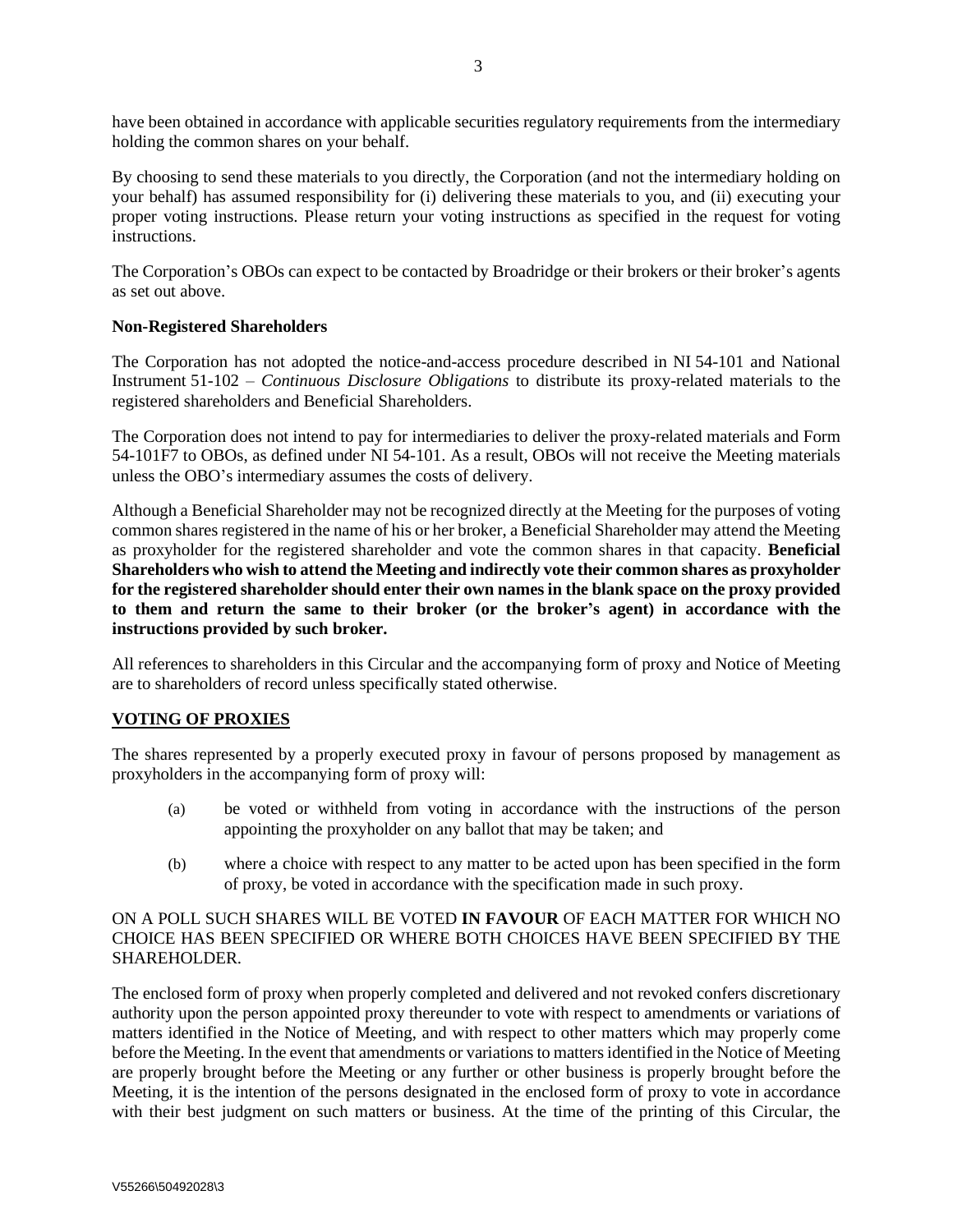management of the Corporation knows of no such amendment, variation or other matter proposed to be presented to the Meeting.

#### **VOTING SHARES AND PRINCIPAL HOLDERS THEREOF**

| <b>Authorized Capital:</b>            | unlimited common shares without par value (the " <b>Common Shares</b> ") |
|---------------------------------------|--------------------------------------------------------------------------|
| Issued and Outstanding:               | 122,552,084 <sup>(1)</sup> Common Shares                                 |
| Note:<br>As at April 18, 2022.<br>(1) |                                                                          |

Shareholders are entitled to one vote per Common Share at meetings of the shareholders, to dividends if, as and when declared by the board of directors (the "**Board**") of the Corporation, and, upon liquidation, to share equally in such assets of the Corporation as are distributable to the shareholders.

Only shareholders of record at the close of business on April 18, 2022 (the "**Record Date**") who either personally attend the Meeting or who have completed and delivered a form of proxy in the manner and subject to the provisions described above shall be entitled to vote or to have their Common Shares voted at the Meeting.

On a show of hands, every individual who is present and is entitled to vote as a shareholder or as a representative of one or more corporate shareholders, or who is holding a proxy on behalf of a shareholder who is not present at the Meeting, will have one vote, and on a poll every shareholder present in person or represented by a proxy and every person who is a representative of one or more corporate shareholders, will have one vote for each Common Share registered in his name on the list of shareholders, which is available for inspection during normal business hours at Computershare and will be available at the Meeting.

To the knowledge of the directors and executive officers of the Corporation, no person beneficially owns, or controls or directs, directly or indirectly, Common Shares carrying 10% or more of the voting rights attached to all Common Shares.

#### **Votes Necessary to Pass Resolutions**

In order to approve a motion proposed at the Meeting a simple majority  $(50\%)$  of the votes cast will be required (an "**ordinary resolution**") unless the motion requires a special resolution in which case at least two thirds of the votes cast will be required (a "**special resolution**"). If there are more nominees for election as directors than there are vacancies to fill, those nominees receiving the greatest number of votes will be elected or appointed, as the case may be, until all such vacancies have been filled. If the number of nominees for election is equal to the number of vacancies to be filled, all such nominees will be declared elected or appointed by acclamation.

#### **ELECTION OF DIRECTORS**

The Board presently consists of five directors and shareholders will be asked to determine the number of directors for the ensuing year at five and to elect the proposed directors as directors of the Corporation for the ensuing year.

The term of office of each of the present directors expires at the Meeting. Pursuant to the Corporation's Articles of Continuance, the number of directors of the Corporation shall be a minimum of 3 and a maximum of 10. The five persons named below will be presented for election at the Meeting as management's nominees and the persons named in the accompanying form of proxy intend to vote for the election of these nominees as directors. Management does not contemplate that any of these nominees will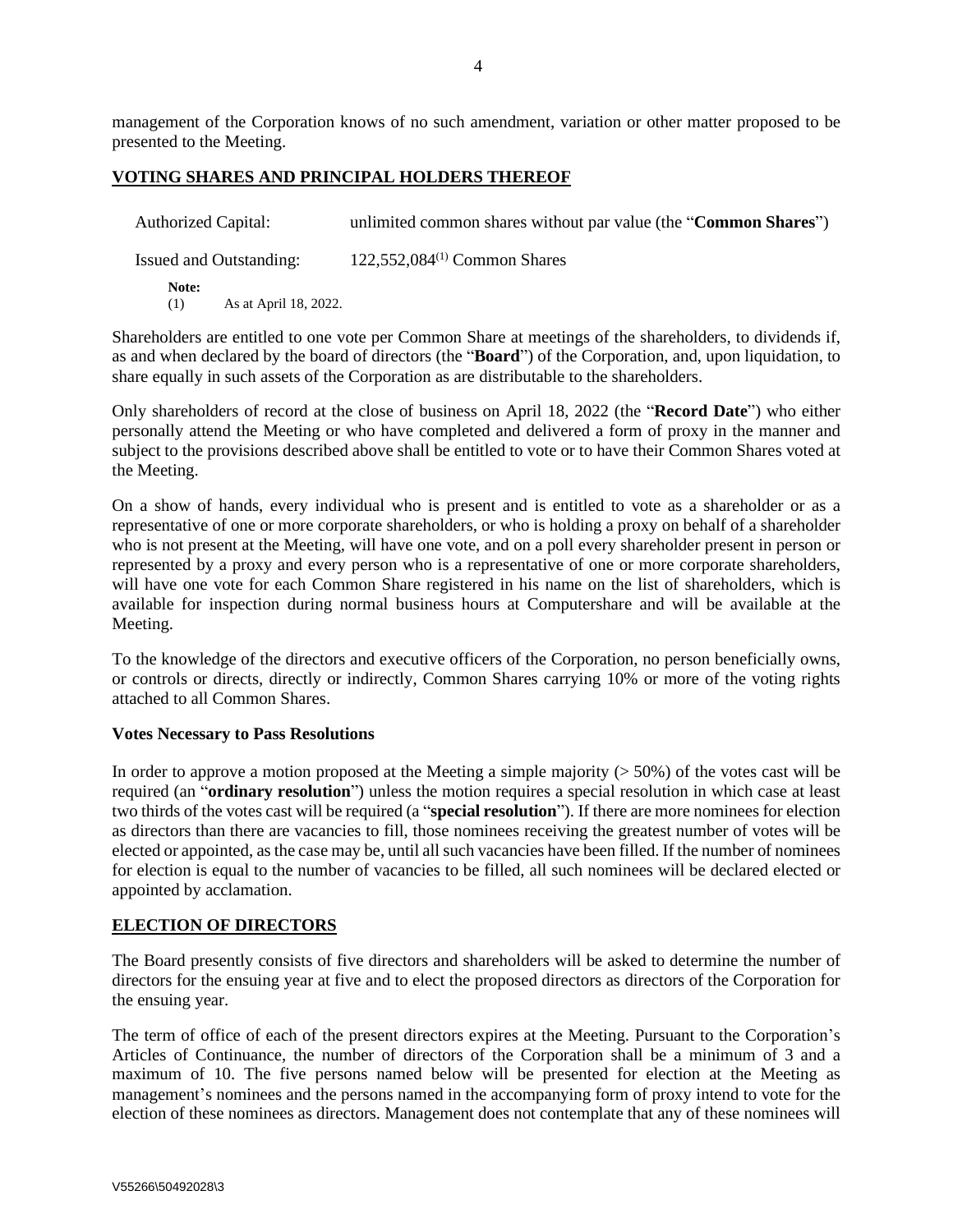be unable to serve as a director. Each director elected will hold office until the next annual meeting of the Corporation or until his successor is elected or appointed, unless his office is earlier vacated in accordance with the Articles of Continuance and Bylaw No. 1 of the Corporation and the provisions of the *Canada Business Corporations Act* ("**CBCA**").

The following table and notes thereto sets out the names of each person proposed to be nominated by management for election as a director (a "**proposed director**"), all offices of the Corporation now held by him, his principal occupation, the province and country of residence, the period of time for which he has been a director of the Corporation, and the number of Common Shares beneficially owned by him, directly or indirectly, or over which he exercises control or direction, as at the Record Date.

| <b>Name, Position, Province</b><br>and Country of Residence <sup>(1)</sup>         | <b>Principal Occupation and, If Not</b><br>at Present an Elected Director,<br>Occupation During the Past $5$ years <sup>(1)</sup>                                                                                                                                                                                                                                        | <b>Service</b><br>as a Director | <b>Number</b><br>of Shares $^{(2)}$ |
|------------------------------------------------------------------------------------|--------------------------------------------------------------------------------------------------------------------------------------------------------------------------------------------------------------------------------------------------------------------------------------------------------------------------------------------------------------------------|---------------------------------|-------------------------------------|
| Hubert, Wayne<br><b>CEO</b> and Director<br>Utah, USA                              | Mining Consultant; formerly CEO and<br>director of Andean Resources Ltd. 2006 -<br>2010.                                                                                                                                                                                                                                                                                 | Since July 30,<br>2012          | 6,376,100                           |
| Curtis, Kerry $M^{(3)(4)(5)}$<br>Chairman and Director<br>British Columbia, Canada | President and CEO of several private<br>companies based in British Columbia;<br>formerly President, CEO and director of<br>Cumberland Resources Ltd (2002 - 2007).                                                                                                                                                                                                       | Since July 30,<br>2012          | $10,317,333^{(6)(7)}$               |
| Montpellier, Louis $G^{(3)(4)(5)}$<br>Director<br>British Columbia, Canada         | Mining Lawyer; formerly Vice President,<br>Corporate Development for Exeter Resource<br>Corporation 2010 - 2012 (director 2008 -<br>2012); Vice President, Corporate<br>Development for Extorre Gold Mines<br>Limited 2010 - 2012.                                                                                                                                       | Since<br>December 16,<br>2009   | $2,710,333^{(8)}$                   |
| Murphy, John <sup>(3)(4)(5)</sup><br>Director<br>British Columbia, Canada          | Corporate Director; Retired as Managing<br>Director of Investment Banking and Co-Head<br>Mining and Metals at Raymond James Ltd. in<br>2015 after 21 years with Raymond James and<br>predecessor companies.                                                                                                                                                              | Since June 21,<br>2016          | 3,366,666                           |
| Vanry, Steve <sup>(9)</sup><br><b>Director</b><br>British Columbia, Canada         | Mining Executive; director (since 2022) and<br>former CFO (2009 - 2022) of the<br>Corporation; CFO (since 2009) and director<br>(since 2020) of Oroco Resource Corp.;<br>former CFO of Legend Power Systems Inc.<br>(2016 - 2022); CFO and director (since 2017)<br>of Bolt Metals Corp.; Chief Operating Officer<br>and director (since 2020) of Brigadier Gold<br>Inc. | Since January 24,<br>2022       | Nil                                 |

#### **Notes:**

- (1) The information as to province and country of residence and principal occupation, not being within the knowledge of the Corporation, has been furnished by the respective directors individually.
- (2) The information as to the number of Common Shares beneficially owned or over which a director exercises control or direction, not being within the knowledge of the Corporation, has been furnished by the respective directors individually.
- (3) Member of the Audit Committee (Chair John Murphy).

(4) Member of the Corporate Governance Committee (Chair – Louis Montpellier).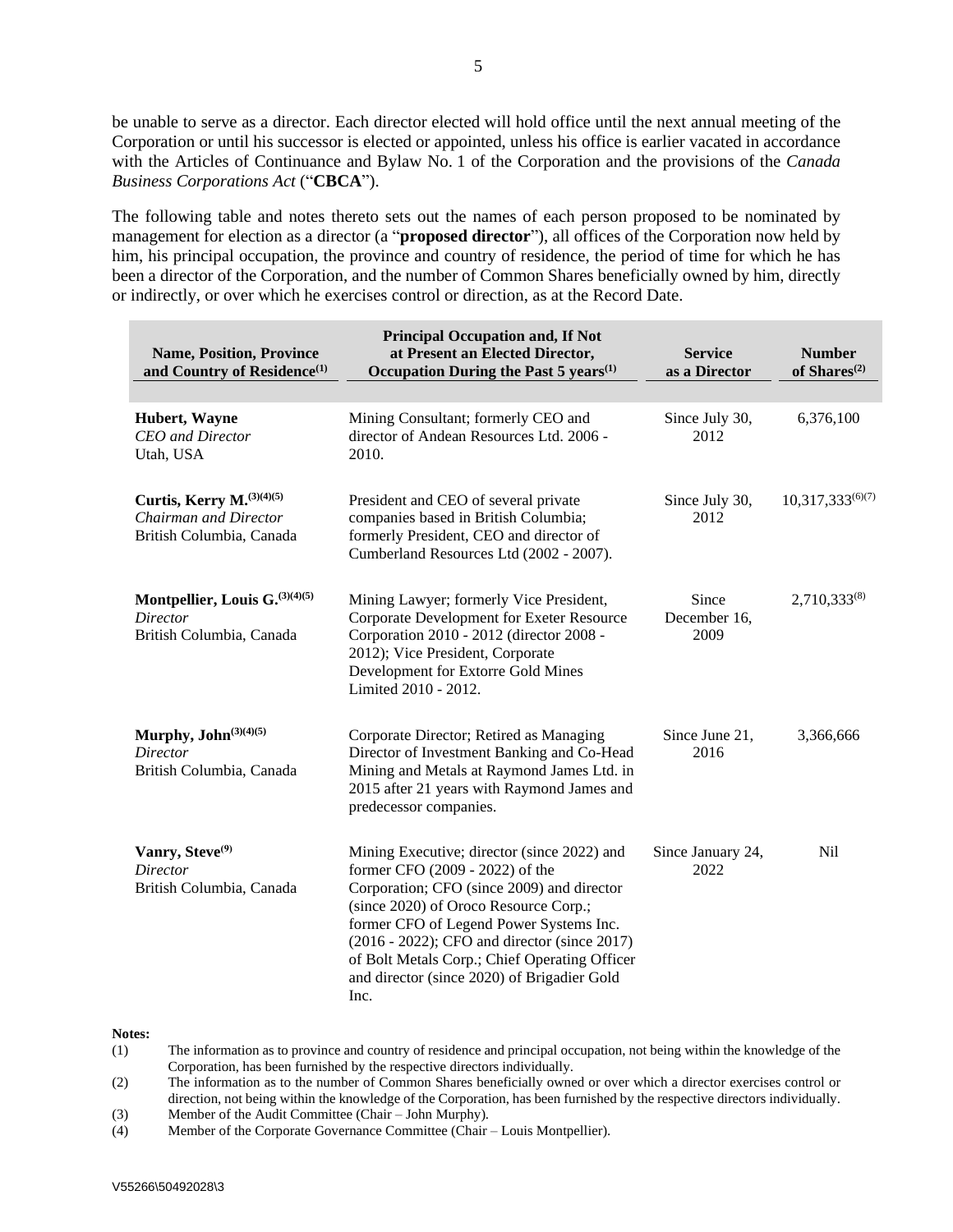- (5) Member of the Compensation Committee (Chair Kerry Curtis).
- (6) Of this total, 120,000 Common Shares are held by the children's trust
- (7) Of this total, 1,900,000 Common Shares are held by Pac Shield Resources Inc., a company controlled by Mr. Curtis.
- (8) Of this total, 1,100,000 Common Shares are held by Patrocinium Services Corp., a company controlled by Mr. Montpellier.
- (9) On January 24, 2022, Steve Vanry, former CFO, was appointed director and Lesia Burianyk was appointed CFO of the Corporation.

Pursuant to Section 8.23 of the Corporation's By-law No. 1, nominations by shareholders for the election of directors at the Meeting (other than nominations by shareholders pursuant to a shareholder proposal or a requisitioned meeting) must be received by the Corporation on or before April 26, 2022. As of the date of this Circular, no such nominations have been received.

No proposed director is to be elected under any arrangement or understanding between the proposed director and any other person or company, except the directors and executive officers of the Corporation acting solely in such capacity.

# **AUDIT COMMITTEE**

Under National Instrument 52-110 – *Audit Committees* ("**NI 52-110**"), companies are required to provide disclosure with respect to their audit committee including the text of the audit committee's charter, composition of the audit committee and the fees paid to the external auditor. This information is set out in the attached Schedule "A".

# **STATEMENT OF EXECUTIVE COMPENSATION**

In accordance with the requirements of National Instrument 51-102 *Continuous Disclosure Obligations,* the Canadian Securities Administrators (the "**CSA**") have issued guidelines on executive compensation disclosure for venture issuers as set out in Form 51-102F6V. The objective of the disclosure is to communicate the compensation the Corporation paid, made payable, awarded, granted, gave or otherwise provided to each named executive officer and director for the financial year, and the decision-making process relating to compensation. The disclosure will provide insight into executive compensation as a key aspect of the overall stewardship and governance of the Corporation and will help Shareholders understand how decisions about executive compensation are made. The Corporation's approach to executive compensation is set forth below.

#### **Director and Named Executive Officer Compensation**

Executive Compensation is required to be disclosed for each (i) Chief Executive Officer (or individual who served in a similar capacity during the most recently completed financial year), (ii) each Chief Financial Officer (or individual who served in a similar capacity during the most recently completed financial year), (iii) the most highly compensated executive officer (other than the Chief Executive Officer and the Chief Financial Officer) who were serving as executive officers at the end of the most recently completed fiscal year whose total compensation was, individually, more than \$150,000; and (iv) each individual who would meet the definition set forth in (iii) but for the fact that the individual was neither an executive officer of the Corporation, nor acting in a similar capacity, at the end of that financial year (the "**Named Executive Officers**" or "**NEOs**").

Based on the foregoing, the Corporation has two NEOs, namely, Wayne Hubert, CEO of the Corporation, and Steve Vanry, the CFO of the Corporation during the most recently completed financial year.

#### **Compensation Discussion and Analysis**

The purpose of this Compensation Discussion and Analysis is to provide information about the Corporation's executive compensation objectives and processes and to discuss compensation decisions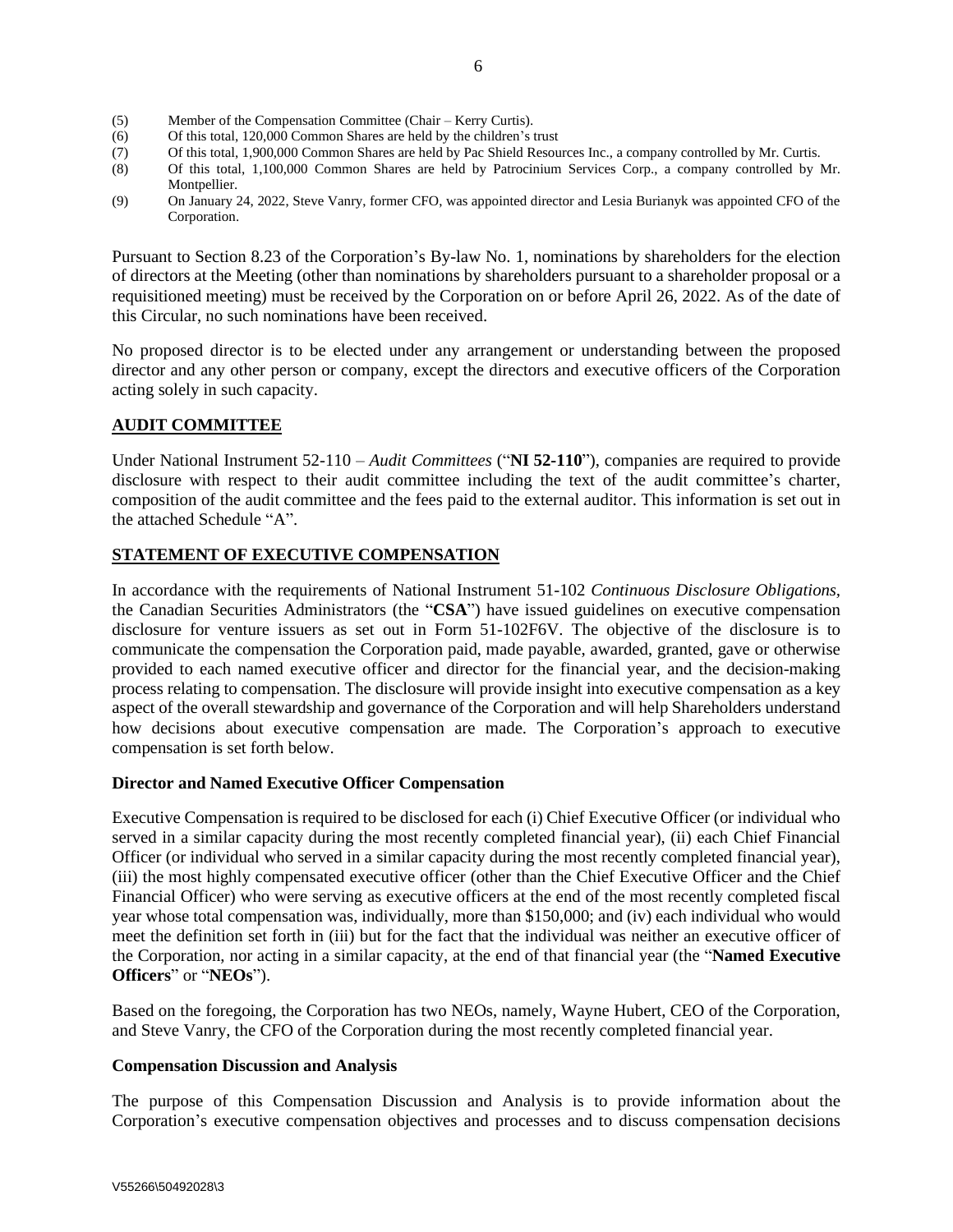relating to its NEOs listed in the Summary Compensation Table that follows. The Corporation has, as of yet, no significant revenues from operations and often operates with limited financial resources. As a result, the Board has to consider not only the financial situation of the Corporation at the time of the determination of executive compensation, but also the estimated financial situation of the Corporation in the mid and longterm. An important element of executive compensation is that of stock options, which do not require cash disbursement by the Corporation.

# *Compensation Philosophy and Objectives*

Compensation plays an important role in achieving short and long-term business objectives that ultimately drive business success. The Corporation's compensation philosophy is to foster entrepreneurship at all levels of the organization by making long term equity based incentives, through the granting of stock options, a significant component of executive compensation. This approach is based on the assumption that the performance of the Common Share price over the long term is an important indicator of long term performance.

The Corporation's compensation philosophy is based on the following fundamental principles:

- 1. *Compensation programs align with shareholder interests* the Corporation aligns the goals of executives with maximizing long-term shareholder value;
- 2. *Performance sensitive* compensation for executive officers (including NEOs) should be linked to operating and market performance of the Corporation and fluctuate with that performance; and
- 3. *Offer market competitive compensation to attract and retain talent* the compensation program should provide market competitive pay in terms of value and structure in order to retain existing employees who are performing according to their objectives and to attract new individuals of the highest calibre.

# *Analysis of Elements*

The principal elements of the executive officers' compensation consist of the following: base salary and long-term incentive awards (stock options). These elements, described below in more detail, are designed to reward corporate and individual performance. Corporate performance is generally measured relative to operational objectives and corporate values. Individual performance is evaluated based on individual expertise, leaderships, ethics, and achievement of personal performance and commitments.

# *Compensation Governance*

A Compensation Committee consisting of three directors, Kerry Curtis, Louis Montpellier and John Murphy, is responsible for ensuring that the Corporation has in place an appropriate plan for executive compensation. The Compensation Committee ensures that total compensation paid to all NEOs is consistent with the Corporation's compensation philosophy.

The Compensation Committee has direct expertise in, among other things, evaluating overall compensation policies, plans and practices as well as setting compensation for executive officers, overseeing and administering equity compensation plans and establishing employment retention and severance arrangements for executive officers.

# *Competitive Compensation*

The Compensation Committee reviews compensation practices within the industry in determining compensation policy. Although the Compensation Committee reviews each element of compensation for market competitiveness, and it may weigh a particular element more heavily based on the NEOs' role within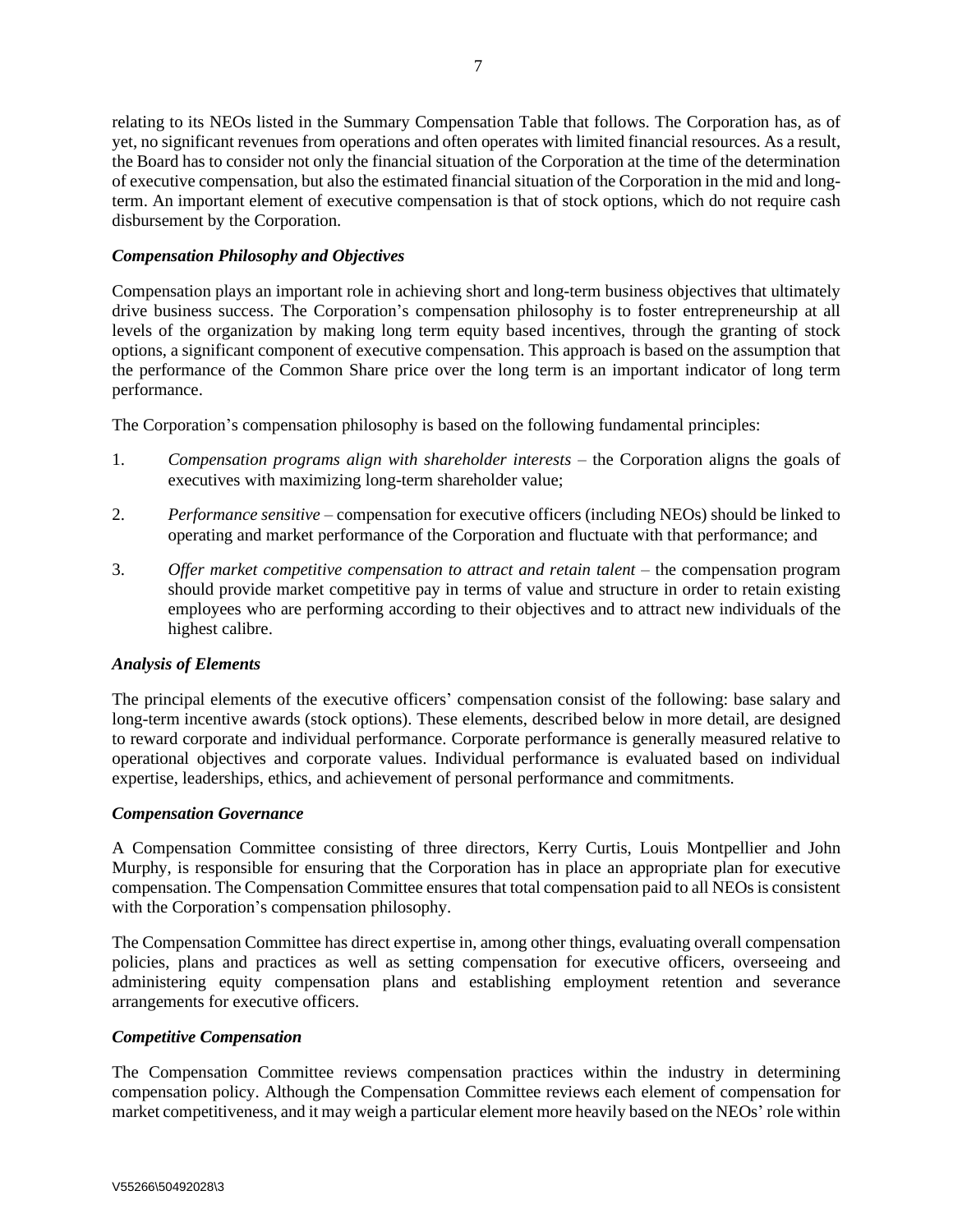the Corporation, it is primarily focused on remaining competitive in the market with respect to total compensation.

The Compensation Committee relies on the experience of its members as officers and/or directors at other companies in similar lines of business as the Corporation in assessing compensation levels. The purpose of this process is to:

- understand the competitiveness of current pay levels for each executive position relative to companies with similar business characteristics;
- identify and understand any gaps that may exist between actual compensation levels and market compensation levels; and
- establish a basis for developing salary adjustments and option based compensation.

The Corporation does not have a formal compensation program with set benchmarks nor has the Compensation Committee formally considered the implications of the risks associated with the Corporation's compensation policies and practices.

The Corporation has not placed a restriction on the purchase by its NEOs or other employees of financial instruments (including prepaid variable forward contracts, equity swaps, collars or units of exchange funds) that are designed to hedge or offset a decrease in the market value of equity securities granted as compensation or held, directly or indirectly, by the NEO or employee. To the Corporation's knowledge, none of the NEOs have purchased any such financial instruments.

# *Base Salary*

The Compensation Committee and the Board approve the salaries for the NEOs and relies on budgetary guidelines and other internally generated planning and forecasting tools in their annual assessment of the compensation of the NEOs. The base salary review for the NEOs is also based on assessment of other factors such as current market conditions. The Corporation's policy for determining salary for executive officers is consistent with the administration of salaries for all other employees.

#### *Option-Based Awards*

The Corporation has no long-term incentive plans other than its Incentive Stock Option Plan (the "**Plan**").

The NEOs, the directors and officers and certain consultants are entitled to participate in the Plan. The Plan is designed to encourage share ownership and entrepreneurship on the part of the senior management and other employees. The Compensation Committee believes that the Plan aligns the interests of the NEOs and the Board with shareholders by linking a component of executive compensation to the longer term performance of the Common Shares.

Options are granted by the Board. In monitoring or adjusting the option allotments, the Board takes into account the level of options granted by other companies considered by the Board as peers of the Corporation for similar levels of responsibility and its own observations on individual performance (where possible) and its assessment of individual contribution to shareholder value, previous option grants and the objectives set for the NEO and the Board. The scale of options is generally commensurate to the appropriate level of base compensation for each level of responsibility.

In addition to determining the number of options to be granted pursuant to the methodology outlined above, the Compensation Committee also makes the following determinations:

• parties who are entitled to participate in the Plan;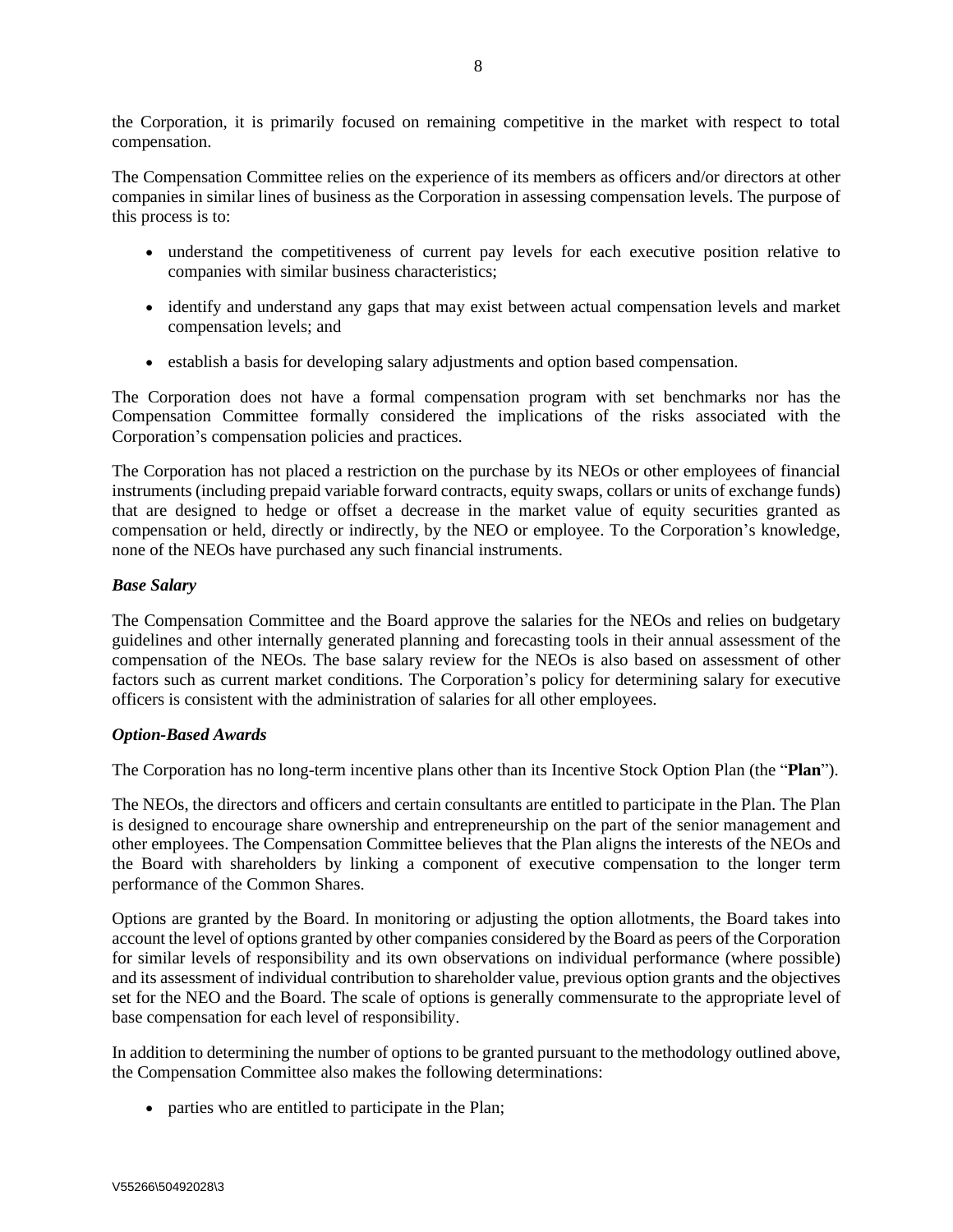- the exercise price for each stock option granted, subject to the provision that the exercise price cannot be lower than the market price on the date of grant;
- the date on which each option is granted;
- the vesting period, if any, for each stock option;
- the other material terms and conditions of each stock option grant; and
- any repricing or amendment to a stock option grant.

The Compensation Committee makes these determinations subject to and in accordance with the provisions of the Plan. The Board reviews and approves grants of options on an annual basis.

#### **Director and Named Executive Officer Compensation, Excluding Compensation Securities**

The following table sets forth all compensation paid or accrued, payable, awarded, granted, given or otherwise provided, directly or indirectly, by the Corporation or any subsidiary thereof, to each Named Executive Officer and director of the Corporation, for each of the two most recently completed financial years.

| <b>Table of Compensation Excluding Compensation Securities</b> |      |                                                                              |                         |                                                          |                                             |                                                 |                                     |
|----------------------------------------------------------------|------|------------------------------------------------------------------------------|-------------------------|----------------------------------------------------------|---------------------------------------------|-------------------------------------------------|-------------------------------------|
| Name and position $(1)$                                        | Year | Salary,<br>consulting<br>fee, retainer<br><sub>or</sub><br>commission<br>\$) | <b>Bonus</b><br>$($ \$) | <b>Committee or</b><br>meeting fees<br>$($ \$ $)(^{(2)}$ | Value of<br>perquisites<br>$($ \$ $)^{(3)}$ | Value of all<br>other<br>compensation<br>$(\$)$ | <b>Total</b><br>compensation<br>\$) |
| Wayne Hubert,                                                  | 2021 | Nil                                                                          | Nil                     | Nil                                                      | Nil                                         | Nil                                             | Nil                                 |
| CEO and Director                                               | 2020 | Nil                                                                          | Nil                     | Nil                                                      | Nil                                         | Nil                                             | Nil                                 |
| Kerry M. Curtis                                                | 2021 | Nil                                                                          | Nil                     | Nil                                                      | Nil                                         | Nil                                             | <b>Nil</b>                          |
| Chairman and Director                                          | 2020 | Nil                                                                          | Nil                     | Nil                                                      | Nil                                         | Nil                                             | Nil                                 |
| Louis Montpellier                                              | 2021 | Nil                                                                          | Nil                     | Nil                                                      | Nil                                         | Nil                                             | Nil                                 |
| Director                                                       | 2020 | Nil                                                                          | Nil                     | Nil                                                      | Nil                                         | Nil                                             | Nil                                 |
| John Murphy                                                    | 2021 | Nil                                                                          | Nil                     | Nil                                                      | Nil                                         | Nil                                             | Nil                                 |
| Director                                                       | 2020 | Nil                                                                          | Nil                     | Nil                                                      | Nil                                         | Nil                                             | Nil                                 |
| Steve $Vanry^{(4)}$                                            | 2021 | 17,000                                                                       | Nil                     | Nil                                                      | Nil                                         | Nil                                             | 17,000                              |
| CFO and Director                                               | 2020 | 12,000                                                                       | Nil                     | Nil                                                      | Nil                                         | Nil                                             | 12,000                              |

**Notes:**

(1) If an individual is a NEO and a director, both positions have been listed. Compensation noted is for NEO position.

(2) Compensation noted is for acting as director, refer to "Director Compensation" below.**"**

(3) Includes perquisites provided to an NEO or director that are not generally available to all employees and that, in aggregate, are greater than (a) \$15,000, if the NEO or director's total salary for the financial year is \$150,000 or less; (b) 10% of the NEO or director's salary for the financial year, if the NEO or director's total salary for the financial year is greater than \$150,000 but less than \$500,000; (c) \$50,000, if the NEO or director's total salary for the financial year is \$500,000 or greater.

(4) On January 24, 2022, Steve Vanry, former CFO, was appointed director and Lesia Burianyk was appointed CFO of the Corporation.

#### **External Management Companies**

Please refer to "Employment, Consulting and Management Agreements" below for disclosure relating to any external management company employing, or retaining individuals, acting as Named Executive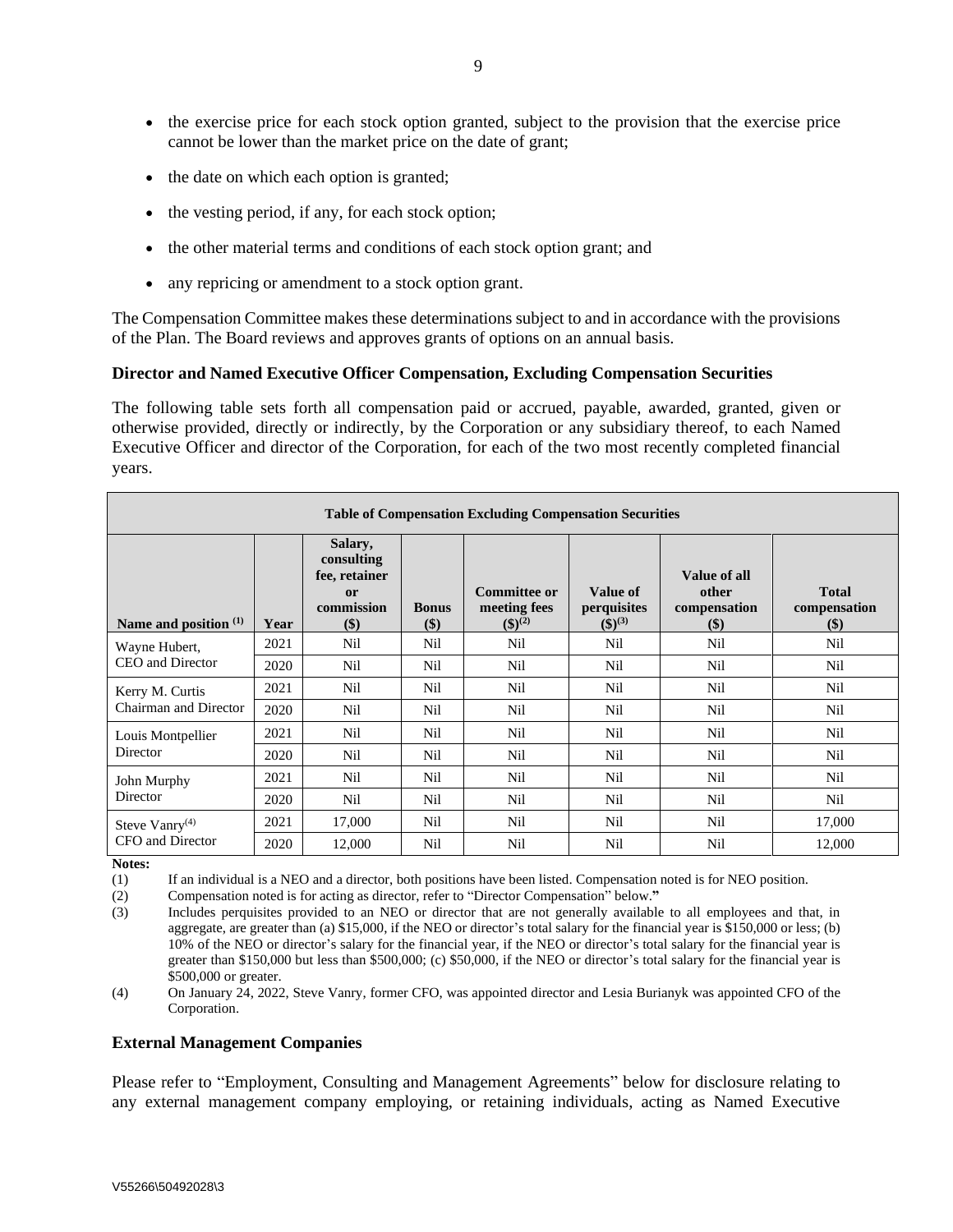Officers of the Corporation, or that provide the Corporation's executive management services and allocate compensation paid to any Named Executive Officer or director.

#### **Stock Options and Other Compensation Securities**

The following table sets out all compensation securities granted or issued to each director and NEO by the Corporation or one of its subsidiaries in the most recently completed financial year for services provided or to be provided, directly or indirectly, to the Corporation or any of its subsidiaries.

| <b>Compensation Securities</b>                      |                                            |                                                                                                                                              |               |                                                                                             |                     |                                                                                    |                    |
|-----------------------------------------------------|--------------------------------------------|----------------------------------------------------------------------------------------------------------------------------------------------|---------------|---------------------------------------------------------------------------------------------|---------------------|------------------------------------------------------------------------------------|--------------------|
| Name and<br>position                                | <b>Type of</b><br>compensation<br>security | Number of<br>compensation<br>securities, number<br>of underlying<br>securities, and<br>percentage of<br>class <sup><math>(1)(2)</math></sup> | or grant      | Issue,<br>conversion or of security on<br>Date of issue exercise price date of grant<br>\$) | $(\boldsymbol{\$})$ | <b>Closing price</b><br>Closing price of security on<br>date at year<br>end<br>\$) | <b>Expiry date</b> |
| Wayne Hubert,<br>CEO and<br>Director <sup>(3)</sup> | Stock options                              | 300,000                                                                                                                                      | June 11, 2021 | 0.05                                                                                        | 0.04                | 0.06                                                                               | June 11, 2026      |
| Kerry M. Curtis,<br>Chairman and<br>Director $(4)$  | Stock options                              | 350,000                                                                                                                                      | June 11, 2021 | 0.05                                                                                        | 0.04                | 0.06                                                                               | June 11, 2026      |
| Louis<br>Montpellier <sup>(5)</sup><br>Director     | Stock options                              | 350,000                                                                                                                                      | June 11, 2021 | 0.05                                                                                        | 0.04                | 0.06                                                                               | June 11, 2026      |
| John Murphy $(6)$<br>Director                       | Stock options                              | 375,000                                                                                                                                      | June 11, 2021 | 0.05                                                                                        | 0.04                | 0.06                                                                               | June 11, 2026      |
| Steve Vanry <sup>(7)(8)</sup><br>CFO and Director   | Stock options                              | 300,000                                                                                                                                      | June 11, 2021 | 0.05                                                                                        | 0.04                | 0.06                                                                               | June 11, 2026      |

**Notes:**<br>(1)

Each outstanding stock option of the Corporation entitles the holder thereof to acquire, upon exercise, one Common Share in the capital of the Corporation.

(2) There has been no compensation security that has been re-priced, cancelled and replaced, had its term extended, or otherwise been materially modified, in the most recently completed financial year.

(3) As at December 31, 2021, Mr. Hubert held 1,680,000 stock options entitling him to acquire, upon exercise, 980,000 Common Shares at \$0.12 per share until October 11, 2022, 400,000 Common Shares at \$0.05 per share until May 30, 2022, and 300,000 Common Shares at \$0.05 per share until June 11, 2026. As of December 31, 2021, all stock options held by Mr. Hubert have vested.

(4) As at December 31, 2021, Mr. Curtis held 750,000 stock options entitling him to acquire, upon exercise, 400,000 Common Shares at \$0.05 per share until May 30, 2022 and 350,000 Common Shares at \$0.05 per share until June 11, 2026. As of December 31, 2021, all stock options held by Mr. Curtis have vested.

(5) As at December 31, 2021, Mr. Montpellier held 600,00 stock options entitling him to acquire, upon exercise, 250,000 Common Shares at \$0.05 per share until May 30, 2022 and 350,000 Common Shares at \$0.05 per share until June 11, 2026. As of December 31, 2021, all stock options held by Mr. Montpellier have vested.

(6) As at December 31, 2021, Mr. Murphy held 625,000 stock options entitling him to acquire, upon exercise, 250,000 Common Shares at \$0.05 per share until May 30, 2022 and 375,000 Common Shares at \$0.05 per share until June 11, 2026. As of December 31, 2021, all options held by Mr. Murphy have vested.

(7) As at December 31, 2021, Mr. Vanry held 500,000 stock options entitling him to acquire, upon exercise, 200,000 Common Shares at \$0.05 per share until May 30, 2022 and 300,000 Common Shares at \$0.05 per share until June 11, 2026. As of December 31, 2021, all stock options held by Mr. Vanry have vested except 150,000 stock options entitling him to acquire, upon exercise, 150,000 Common Shares at \$0.05 per share which vest on June 11, 2022.

(8) On January 24, 2022, Steve Vanry, former CFO, was appointed director and Lesia Burianyk was appointed CFO of the Corporation.

#### **Exercise of Compensation Securities**

There were no exercises of compensation securities by directors or NEO's during the most recently completed financial year.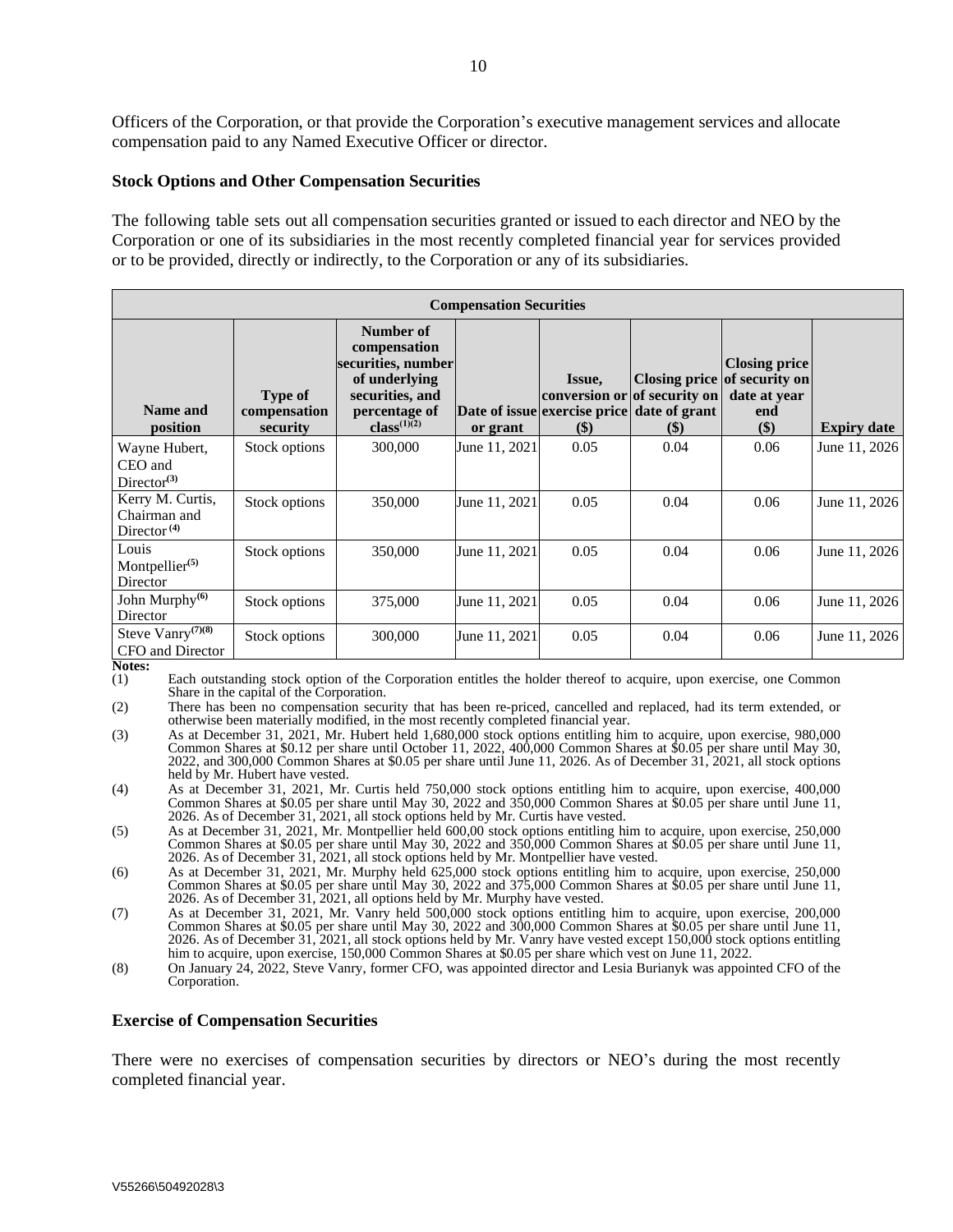A description of the significant terms of the Corporation's Plan is found under the heading "*Securities Authorized for Issuance under Equity Compensation Plans*" and "*Particulars of Other Matters to be Acted Upon - Annual Approval of Stock Option Plan*".

# **DISCLOSURE OF CORPORATE GOVERNANCE PRACTICE**

National Instrument 58-101 *Disclosure of Corporate Governance Practices* ("**NI 58-101**") requires issuers to disclose the corporate governance practices that they have adopted according to the guidelines provided pursuant to National Policy 58-201 *Corporate Governance Guidelines* ("**NP 58-201**").

The Board believes that good corporate governance improves corporate performance and benefits all Shareholders. The CSA has adopted NP 58-201, which provides nonprescriptive guidelines on corporate governance practices for reporting issuers. In addition, the CSA has implemented NI 58-101, which prescribes certain disclosure by the Corporation of its corporate governance practices. A description of the Corporation's corporate governance practices is set out in the attached Schedule "B".

# **INDEBTEDNESS OF DIRECTORS AND EXECUTIVE OFFICERS**

At any time during the Corporation'slast completed financial year, no director, executive officer, employee, proposed management nominee for election as a director of the Corporation nor any associate of any such director, executive officer, or proposed management nominee of the Corporation or any former director, executive officer or employee of the Corporation or any of its subsidiaries is or has been indebted to the Corporation or any of its subsidiaries or is or has been indebted to another entity where such indebtedness is or has been the subject of a guarantee, support agreement, letter of credit or other similar arrangement or understanding provided by the Corporation or any of its subsidiaries, other than routine indebtedness.

# **SECURITIES AUTHORIZED FOR ISSUANCE UNDER EQUITY COMPENSATION PLANS**

#### **Equity Compensation Plan Information**

The following table provides information regarding compensation plans under which securities of the Corporation are authorized for issuance in effect as of the end of the Corporation's most recently completed financial year end:

|                                                                  | Number of Securities to be<br><b>Issued Upon Exercise of</b><br><b>Outstanding Options,</b><br><b>Warrants and Rights</b> | <b>Weighted-Average</b><br><b>Exercise Price of</b><br><b>Outstanding Options,</b><br><b>Warrants and Rights</b> | <b>Number of Securities</b><br><b>Remaining Available for</b><br><b>Future Issuance Under</b><br><b>Equity Compensation</b><br><b>Plans (Excluding Securities)</b><br>Reflected in Column (a)) |
|------------------------------------------------------------------|---------------------------------------------------------------------------------------------------------------------------|------------------------------------------------------------------------------------------------------------------|------------------------------------------------------------------------------------------------------------------------------------------------------------------------------------------------|
| <b>Plan Category</b>                                             | (a)                                                                                                                       | (b)                                                                                                              | (c)                                                                                                                                                                                            |
| <b>Equity Compensation Plans</b><br>Approved By Shareholders     | 6.005.000                                                                                                                 | \$0.06                                                                                                           | 6,210,208                                                                                                                                                                                      |
| <b>Equity Compensation Plans Not</b><br>Approved By Shareholders | N/A                                                                                                                       | N/A                                                                                                              | N/A                                                                                                                                                                                            |
| Total:                                                           | 6.005.000                                                                                                                 | \$0.06                                                                                                           | 6.210.208                                                                                                                                                                                      |

# *Equity Compensation Plan Information*

The Board approved the Plan on April 20, 2004, which was approved by the shareholders of the Corporation at the Corporation's annual and special meeting held on June 23, 2004. The Plan was reapproved by the shareholders on an annual basis until amended on May 27, 2009 and then ratified and reapproved annually, most recently on May 27, 2021. The Plan is a rolling stock option plan whereby the number of shares that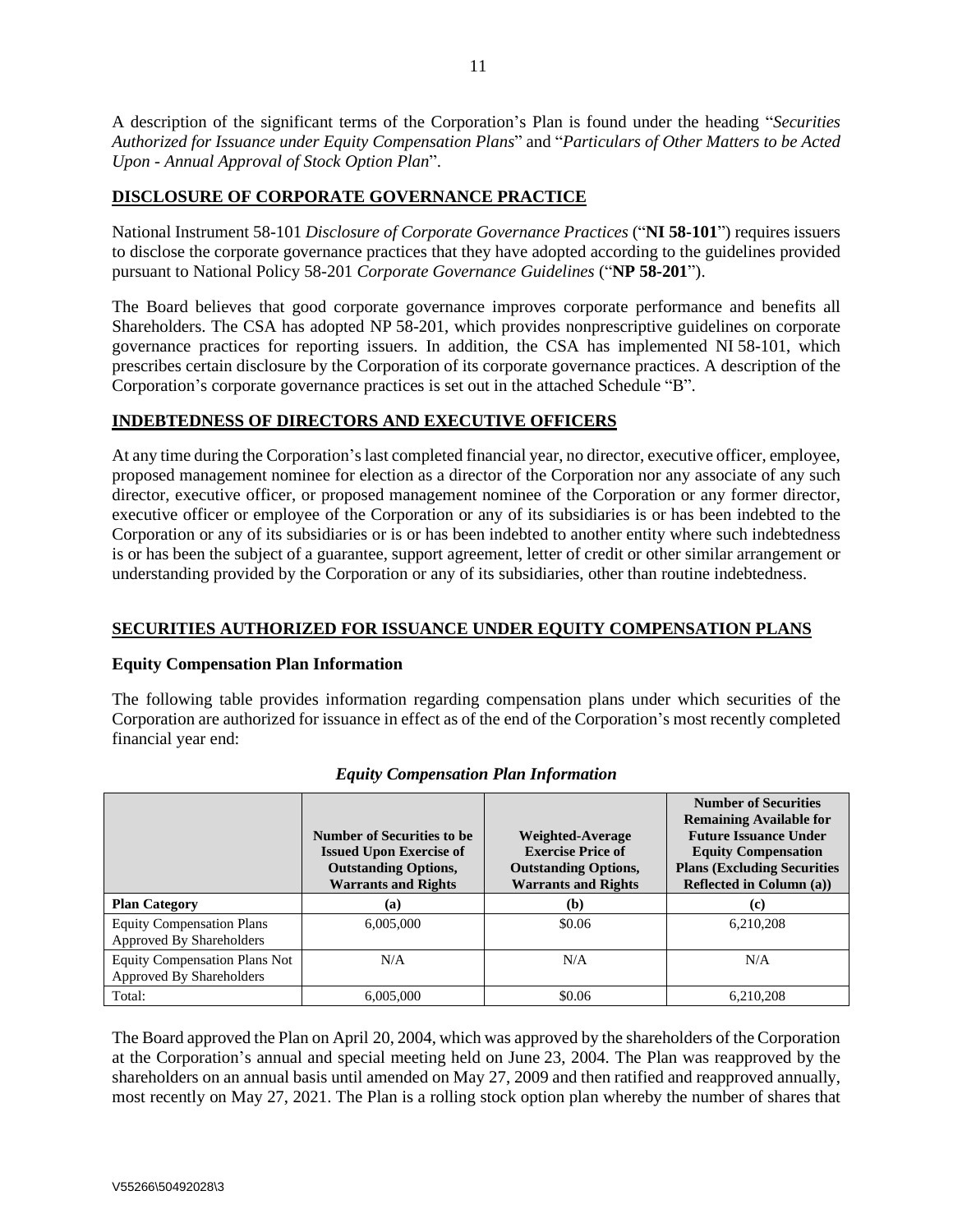can be reserved for issuance pursuant to a stock option grant may not exceed 10% of the Corporation's issued and outstanding share capital (on a non-diluted basis) at the time of any option grant.

The purpose of the Plan is to allow the Corporation to grant options to directors, officers, employees and consultants, as an incentive to dedicate their efforts to advance the success of the Corporation. The granting of options is intended to align the interests of such persons with that of the shareholders. Options will be exercisable over periods of up to five years as determined by the Board of the Corporation and are required to have an exercise price no less than the closing market price of the Corporation's shares prevailing on the day that the option is granted, less the allowable discount permitted and in accordance with the policies of the TSX Venture Exchange (the "**Exchange**" or "**TSXV**"). Pursuant to the Plan, the Board may, from time to time, authorize the issue of options to directors, officers, employees and consultants of the Corporation and its subsidiaries or employees of companies providing management or consulting services to the Corporation or its subsidiaries.

The terms of the Plan authorize the Board to grant stock options to optionees on the following terms:

- 1. The aggregate number of shares which may be issued pursuant to options granted under the Plan, unless otherwise approved by shareholders, may not exceed that number which is equal to 10% of the shares of the Corporation issued and outstanding at the time of the grant.
- 2. The number of shares subject to each option will be determined by the Board, provided that the aggregate number of shares reserved for issuance pursuant to options granted to:
	- (a) any one individual during any 12 month period may not exceed 5% of the issued shares of the Corporation;
	- (b) any one consultant during any 12 month period may not exceed 2% of the issued shares of the Corporation;
	- (c) all persons employed to provide investor relations activities (as a group) may not exceed 2% of the issued shares of the Corporation during any 12 month period;

in each case calculated as at the date of grant of the option, including all other shares under option to such person at that time.

- 3. The options are non-assignable and non-transferable. The options can only be exercised by the optionee as long as the optionee remains an Eligible Person (as defined in the Plan) pursuant to the Plan or within a period of not more than 90 days after ceasing to be an Eligible Person, (30 days in the case of a person engaged in investor relations activities), immediately in the case for dismissal from employment or service for cause. If the optionee dies, the option is exercisable within one year of the date of the optionee's death or the natural expiry date of the option, whichever is sooner.
- 4. Options granted to consultants engaged to perform investor relations activities must be subject to a vesting requirement, whereby such options will vest over a period of not less than 12 months, with a maximum of 25% vesting in any three month period.
- 5. On the occurrence of a takeover bid, issuer bid or going private transaction, the Board will have the right to accelerate the date on which any option becomes exercisable.
- 6. The exercise price and the number of Common Shares which are subject to an option may be adjusted from time to time for share dividends, and in the event of reclassifications, reorganizations or changes in the capital structure of the Corporation.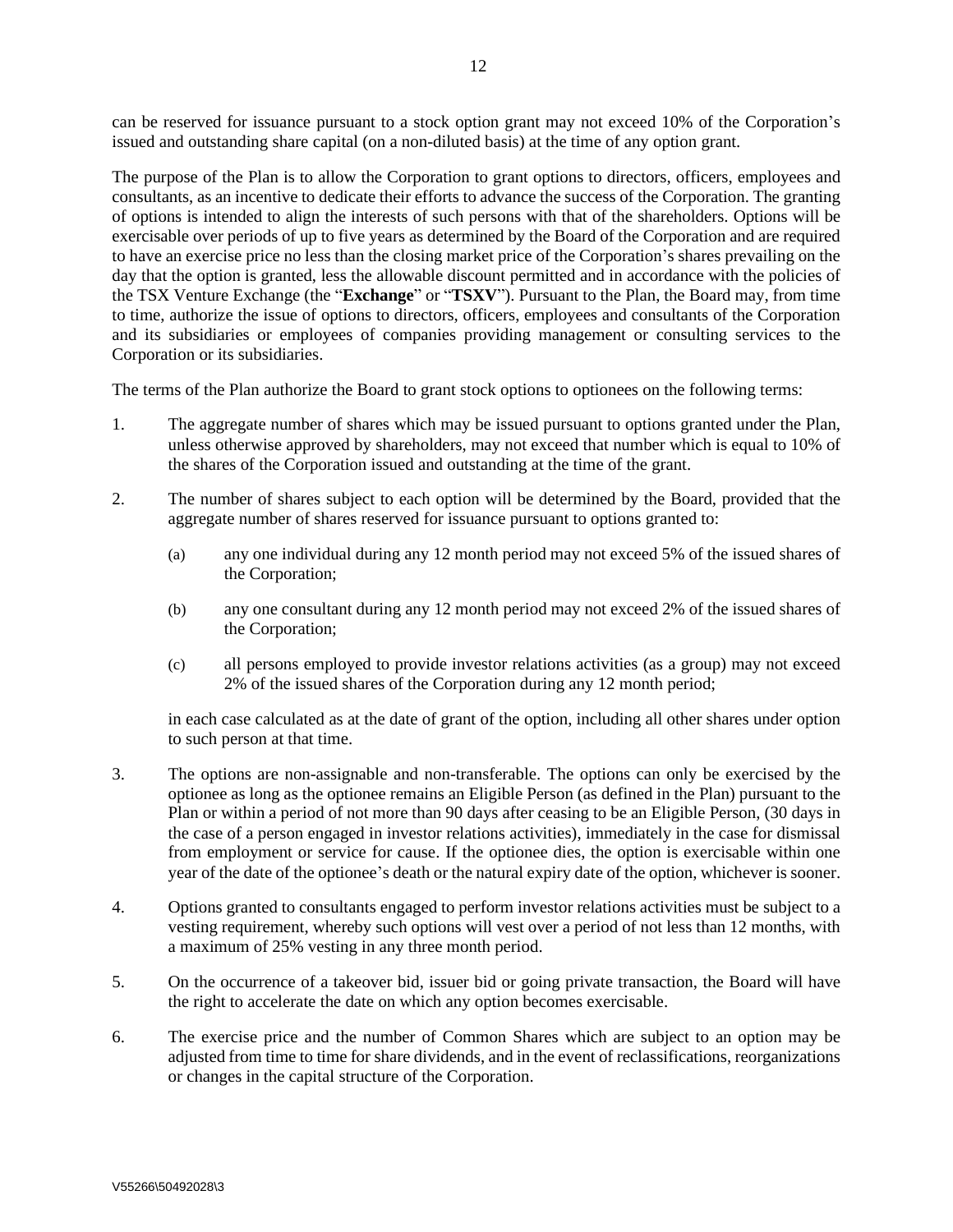7. The Corporation must obtain disinterested shareholder approval of stock options granted to insiders under the Plan, if the Plan, together with all of the Corporation's previously established and outstanding stock option plans or grants exceed 10% of the issued share within a 12-month period.

See "*Particulars of Other Matters to be Acted Upon - Annual Approval of Stock Option Plan*" for further details.

# **CORPORATE CEASE TRADE ORDERS OR BANKRUPTCIES**

Except as disclosed in this Circular, none of the proposed directors of the Corporation (or any of their personal holding companies):

- (a) is, as at the date of this Circular, or has been, within 10 years before the date of this Circular, a director, chief executive officer or chief financial officer of any company, including the Corporation, that:
	- (i) was subject to an order that was issued while the proposed director was acting in the capacity as director, chief executive officer or chief financial officer; or
	- (ii) was subject to an order that was issued after the proposed director ceased to be a director, chief executive officer or chief financial officer of the Corporation and which resulted from an event that occurred while that person was acting in the capacity as director, chief executive officer or chief financial officer; or
- (b) is as at the date of this Circular or has been within the 10 years before the date of this Circular, a director or executive officer of any company, including the Corporation, that while that person was acting in that capacity, or within a year of that person ceasing to act in that capacity, became bankrupt, made a proposal under any legislation relating to bankruptcy or insolvency or was subject to or instituted any proceedings, arrangement or compromise with creditors or had a receiver, receiver manager or trustee appointed to hold its assets; or
- (c) has, within the 10 years before the date of this Circular, become bankrupt, made a proposal under any legislation relating to bankruptcy or insolvency, or become subject to or instituted any proceedings, arrangement or compromise with creditors, or had a receiver, receiver manager or trustee appointed to hold the assets of that individual.

None of the proposed directors (or any of their personal holding companies) has been subject to:

- (a) any penalties or sanctions imposed by a court relating to securities legislation or by a securities regulatory authority or has entered into a settlement agreement with a securities regulatory authority; or
- (b) any other penalties or sanctions imposed by a court or regulatory body that would likely be considered important to a reasonable security holder in deciding whether to vote for a proposed director.

On May 2, 2019, Bolt Metals Corp. ("**Bolt**"), of which Steve Vanry is a director and CFO, voluntarily applied to the British Columbia Securities Commission ("**BCSC**") for, and was made subject to, a Management Cease Trade Order ("**MCTO**") in connection with Bolt's inability to file its audited annual financial statements and related management's discussion and analysis for the financial year ended December 31, 2018 and its unaudited interim financial statements and related management's discussion and analysis for the interim period ended March 31, 2019 (the "**Bolt Documents**"). On June 27, 2019, Bolt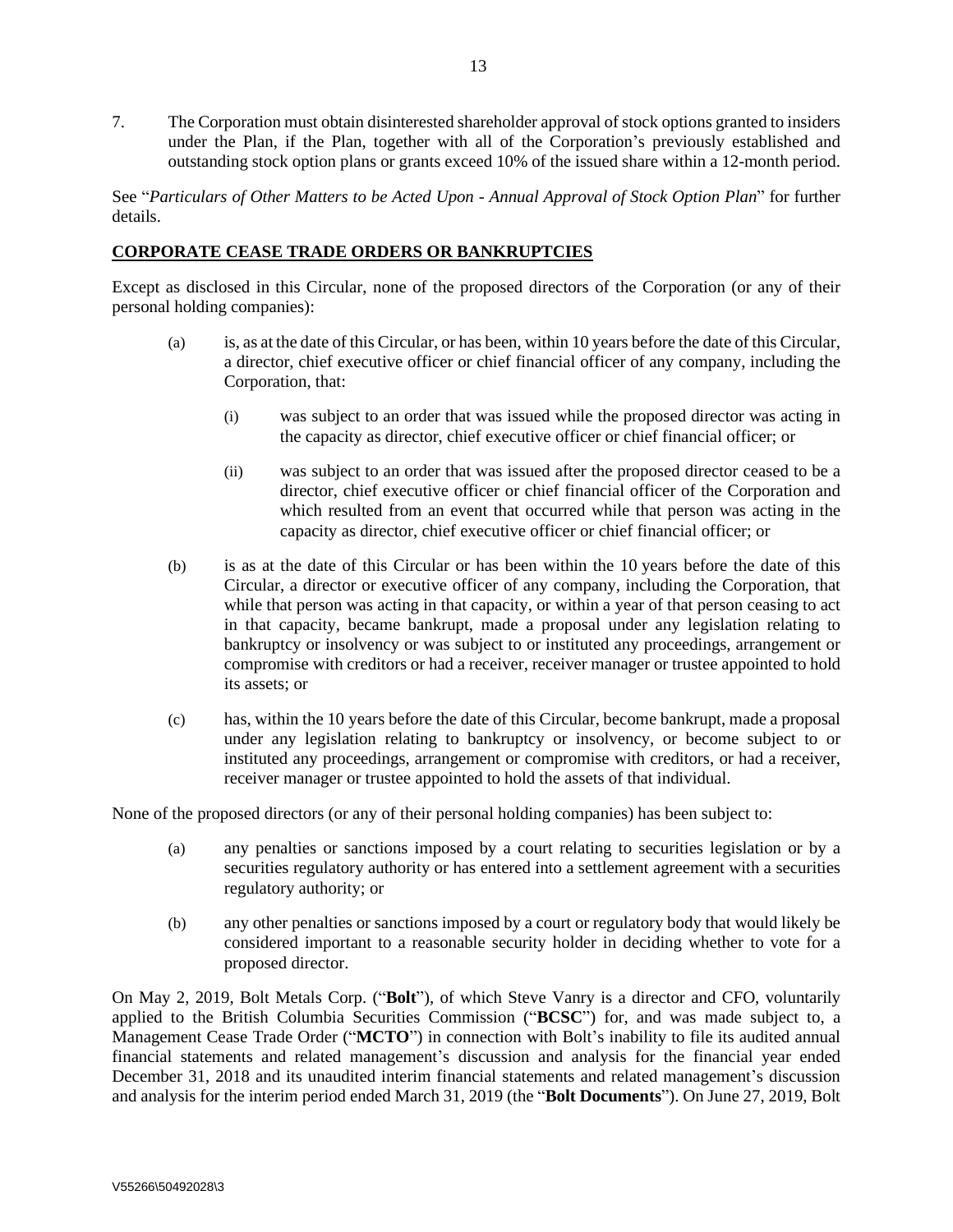announced that the Bolt Documents had been filed and the MCTO was subsequently revoked by the BCSC on July 2, 2019.

The foregoing information, not being within the knowledge of the Corporation, has been furnished by the respective directors.

# **INTEREST OF INFORMED PERSONS IN MATERIAL TRANSACTIONS**

Other than as set forth in this Circular and other than transactions carried out in the ordinary course of business of the Corporation or any of its subsidiaries, none of the directors or executive officers of the Corporation, a director or executive officer of a person or company that is itself an informed person or subsidiary of the Corporation, nor any shareholder beneficially owning, directly or indirectly, Common Shares or exercising control or direction over Common Shares, or a combination of both, carrying more than 10% of the voting rights attached to the outstanding shares of the Corporation nor an associate or affiliate of any of the foregoing persons has since January 1, 2021 (being the commencement of the Corporation's last completed financial year) any material interest, direct or indirect, in any transactions which materially affected or would materially affect the Corporation or any of its subsidiaries.

# **EMPLOYMENT, CONSULTING AND MANAGEMENT CONTRACTS**

The management functions of the Corporation are substantially performed by the directors and officers of the Corporation, and not to any substantial degree by any other person with whom the Corporation has contracted.

The Corporation has a verbal consulting contract with Mr. Steve Vanry, pursuant to which Mr. Vanry provides his services to the Corporation for \$1,000 per month. On January 24, 2022, Steve Vanry, former CFO, was appointed a director of the Corporation.

# **APPOINTMENT OF AUDITORS**

At the Meeting, shareholders will be asked to appoint the auditors to serve until the next annual meeting of the Corporation and to authorize the Board to fix the remuneration of the auditor so appointed. Unless such authority is withheld, the persons named in the accompanying proxy intend to vote for the appointment of Davidson & Company LLP, Chartered Professional Accountants, as auditors of the Corporation and to authorize the directors to fix their remuneration.

A resolution for the appointment of the auditors requires the favourable vote of a simple majority  $(>50\%)$ of the votes cast at the Meeting.

# **INTEREST OF CERTAIN PERSONS IN MATTERS TO BE ACTED UPON**

Other than as set forth in this Circular, no person who has been a director or executive officer of the Corporation at any time since the beginning of the last financial year, nor any proposed nominee for election as a director of the Corporation, nor any associate or affiliate of any of the foregoing, has any material interest, directly or indirectly, by way of beneficial ownership of securities or otherwise, in any matter to be acted upon other than the election of directors or the appointment of auditors. Directors and executive officers may, however, be interested in the annual approval of the Plan as detailed below.

# **PARTICULARS OF OTHER MATTERS TO BE ACTED UPON**

#### **Annual Approval of Stock Option Plan**

As noted under "*Securities Authorized for Issuance Under Equity Compensation Plans*" the Corporation adopted the Plan which the Corporation's shareholders approved on June 23, 2004 and subsequently reapproved annually until amended on May 27, 2009 and ratified on June 17, 2010. The Plan was then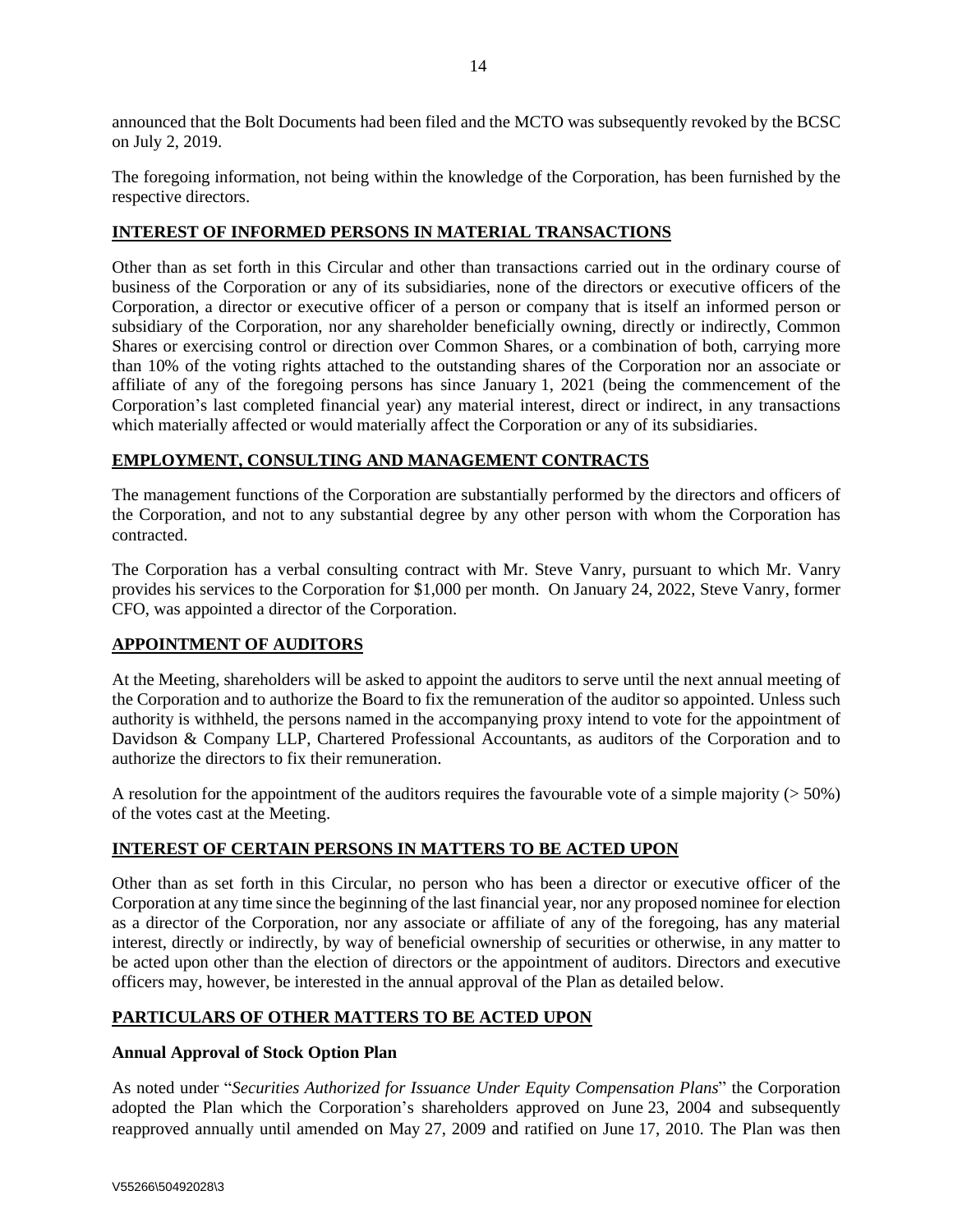reapproved annually by the shareholders, most recently on May 27, 2021. See "*Securities Authorized for Issuance Under Equity Compensation Plans*" for the terms and conditions governing the Plan.

A copy of the Plan will be mailed, free of charge, to any holder of Common Shares who requests a copy, in writing, from the Secretary of the Corporation. Any such requests should be mailed to the Corporation, at its head office, to the attention of the Secretary.

As a "rolling" stock option plan, the Plan is required, pursuant to the policies of the Exchange, to be reapproved by the shareholders each year at the Corporation's annual meeting.

There are currently 6,305,000 options outstanding under the Plan, and an additional 5,950,208 options may be granted (based on the current issued capital of 122,552,084 Common Shares). Notice of options granted under the Plan must be given to the Exchange on a monthly basis. Any amendments to the Plan must also be approved by the Exchange and, if necessary, by the shareholders of the Corporation prior to becoming effective. Existing incentive stock options are not affected by the vote at the Meeting with respect to the Plan.

Shareholders will be asked to consider and, if deemed appropriate to approve, an ordinary resolution, in substantially the following form (subject to such changes as may be required by the Exchange) to reapprove the Plan:

"RESOLVED as an ordinary resolution that:

- 1. the Corporation's "rolling" Stock Option Plan (the "**Plan"**) as described in the Corporation's Circular dated April 18, 2022 be and is hereby approved;
- 2. the board of directors of the Corporation (the "**Board**") be granted the discretion pursuant to the Plan to grant stock options to directors, officers, employees, consultants, management company employees and others providing services to the Corporation and its subsidiaries, as the Board fit provided, however, that the aggregate number of common shares of the Corporation (the "**Common Shares**") subject to options under the Plan shall not exceed 10% of the issued and outstanding Common Shares at the time of grant or such greater number as may be approved from time to time by the shareholders of the Corporation. Such grants shall be made under the terms of the Plan and within the rules and policies of the TSX Venture Exchange in effect at the time of granting and the exercise of any options granted pursuant to such authorization is hereby approved; and
- 3. any one director or officer of the Corporation, be and he/she is hereby authorized and directed to do all such acts and things and execute and deliver under the corporate seal of the Corporation or otherwise all such deeds, documents, instruments and assurances as in his/her discretion may be necessary or desirable to give effect to the foregoing resolutions and to complete all transactions in connection with the implementation of the Plan."

An ordinary resolution requires the favourable vote of a simple majority ( $>$  50%) of the votes cast at the Meeting. The Board recommends that shareholders vote in favour of the above resolution. In the absence of contrary instructions, the persons named in the enclosed form of proxy intend to vote FOR the foregoing ordinary resolution at the Meeting.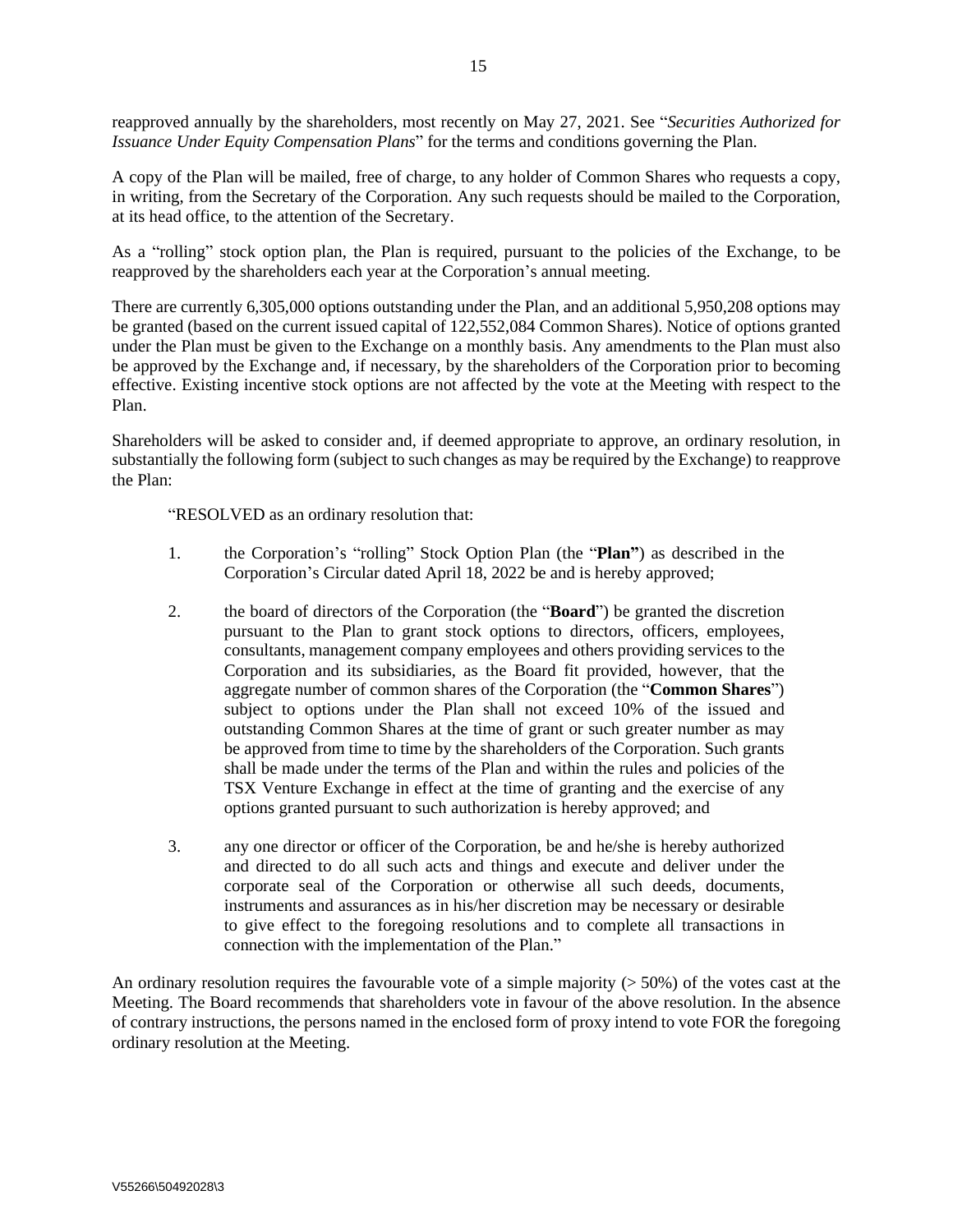# **DIVERSITY**

The following is the prescribed information under section 172.1 - *Disclosure Relating to Diversity* of the CBCA and the regulations thereto that the directors are required to place before the shareholders, at every annual meeting, respecting diversity among the directors and among the members of senior management.

The diversity information disclosed herein relates to the representation of women, Indigenous peoples (First Nations, Inuit and Metis), persons with disabilities and members of visible minorities, defined as designated groups, on the Board and in senior management of the Corporation as of April 18, 2022.

The Corporation has not adopted written policies and targets relating to the representation of designated groups given that the Corporation is a junior exploration company involved in the exploration of mining projects, that it relies on contractors and consultants and has no employees, and its business relations are limited.

Given the size of the Board and the operations of the Corporation, the Corporation has not adopted term limits for members of the Board. Directors are elected for a period of one year until the next annual meeting of shareholders.

The Board considers diversity in identifying and nominating candidates for election or re-election to the Board as well as for making senior management appointments, by carefully evaluating necessary competencies, skills and other qualifications of each candidate as a whole and taking into account the track record in business management and the ability to devote the time required.

The Corporation has no targets for representation on the Board and among senior management for the designated groups.

At the present time, there are two women in the three-member senior management team who are considered to be members of a designated group, representing 66 2/3% of the senior management of the Corporation. No member of the Board is a member of a designated group.

#### **SHAREHOLDER PROPOSALS**

Pursuant to the CBCA, proposals intended to be presented by shareholders for action at the 2023 annual meeting must comply with the provisions of the CBCA and be deposited at the Corporation's head office not later than Wednesday, January 18, 2023 in order to be included in the Circular and form of proxy relating to such meeting.

# **ANY OTHER MATTERS**

Management of the Corporation knows of no matters to come before the Meeting other than those referred to in the Notice of Meeting accompanying this Circular. However, if any other matters properly come before the Meeting, it is the intention of the persons named in the form of proxy accompanying this Circular to vote the same in accordance with their best judgment of such matters.

# **ADDITIONAL INFORMATION**

Additional information regarding the Corporation and its business activities is available on the SEDAR website located at [www.sedar.com](http://www.sedar.com/) "Company Profiles – InZinc Mining Ltd." and at the Corporation's website located at [www.inzincmining.com.](http://www.inzincmining.com/) The Corporation's financial information is provided in the Corporation's audited comparative financial statements and related management discussion and analysis for its most recently completed financial year and may be viewed on the SEDAR website at the location noted above. Shareholders of the Corporation may request copies of the Corporation's financial statements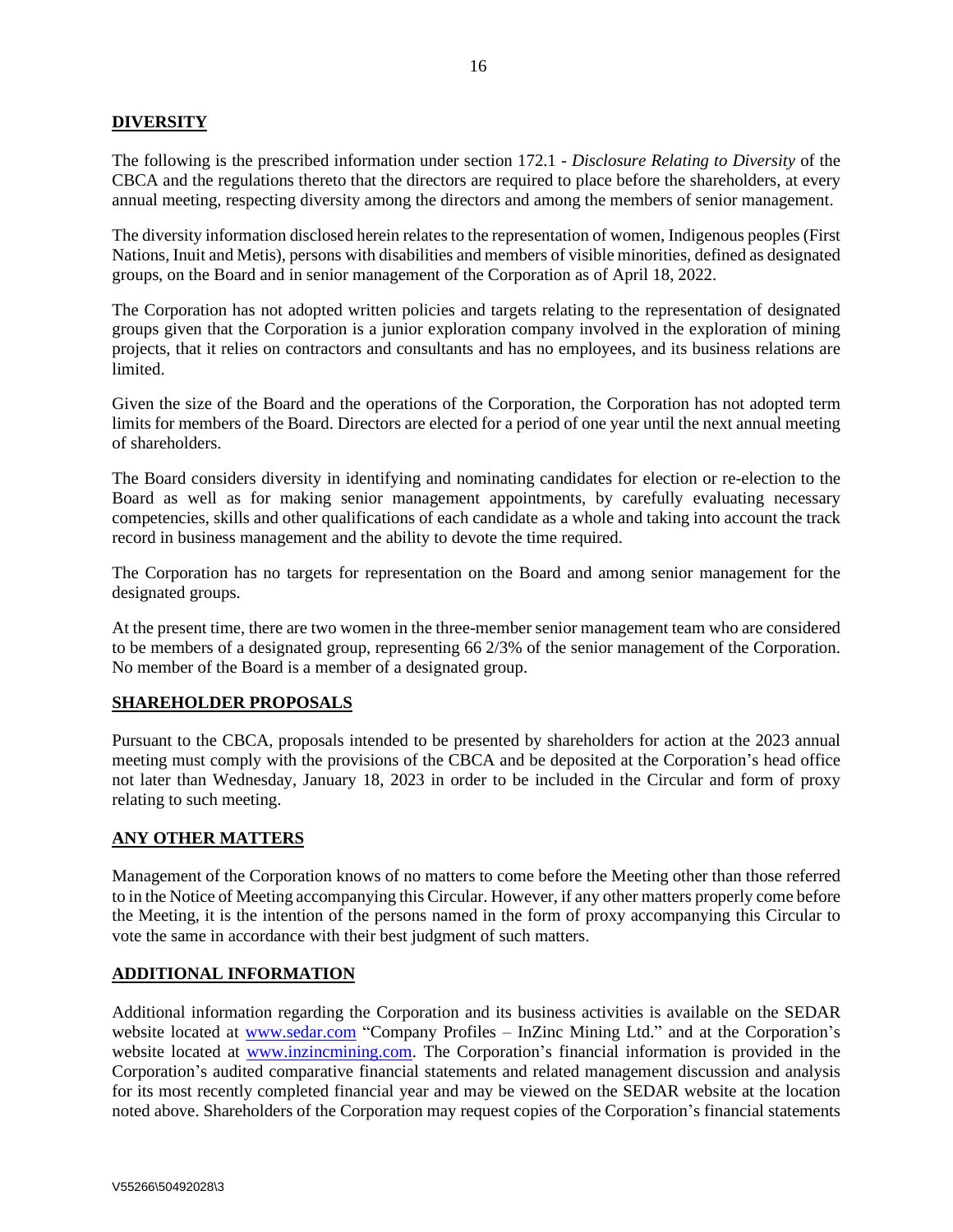and related management discussion and analysis by contacting Wayne Hubert at InZinc Mining Ltd., P.O. Box 48268, Station Bentall Centre, Vancouver, B.C., V7X 1A2 (Phone: (604) 687-7211.

The contents of this Circular and the delivery thereof to the Corporation's shareholders and to the applicable regulatory authorities has been approved by the directors.

#### **INZINC MINING LTD.**

Per: *(signed) "Wayne Hubert"* Chief Executive Officer and Director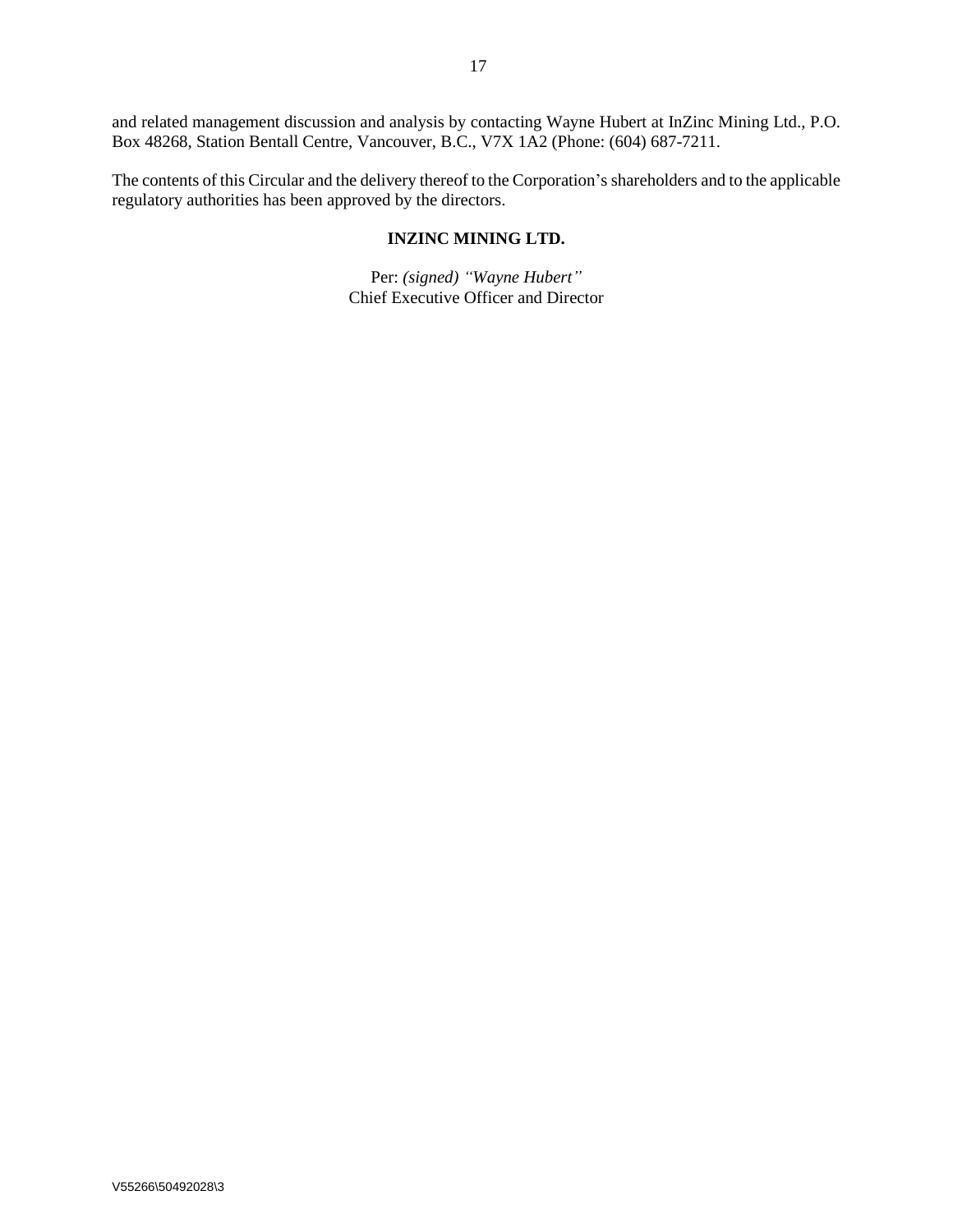# **SCHEDULE "A" THE AUDIT COMMITTEE**

#### *Audit Committee Charter*

The text of the Audit Committee's Charter is as follows:

#### **Mandate**

The primary function of the audit committee (the "**Audit Committee**") is to assist the Board of Directors in fulfilling its financial oversight responsibilities by reviewing the financial reports and other financial information provided by the Corporation to regulatory authorities and shareholders, the Corporation's systems of internal controls regarding finance and accounting and the Corporation's auditing, accounting and financial reporting processes. Consistent with this function, the Audit Committee will encourage continuous improvement of, and should foster adherence to, the Corporation's policies, procedures and practices at all levels. The Audit Committee's primary duties and responsibilities are to:

- (a) Serve as an independent and objective party to monitor the Corporation's financial reporting and internal control system and review the Corporation's financial statements.
- (b) Review and appraise the performance of the Corporation's external auditors.
- (c) Provide an open avenue of communication among the Corporation's auditors, financial and senior management and the Board of Directors.

#### **Composition**

The Audit Committee shall be comprised of three directors as determined by the Board of Directors, the majority of whom shall be free from any relationship that, in the opinion of the Board of Directors, would reasonably be expected to interfere with the exercise of his or her independent judgment as a member of the Audit Committee.

The members of the Audit Committee shall be elected by the Board of Directors at its first meeting following the annual shareholders' meeting. Unless a chair is elected by the full Board of Directors, the members of the Audit Committee may designate a chair by a majority vote of the full Audit Committee membership.

#### **Meetings**

The Audit Committee shall meet a least twice annually, or more frequently as circumstances dictate. As part of its job to foster open communication, the Audit Committee will meet at least annually with the Chief Financial Officer and the external auditors in separate sessions.

#### **Responsibilities and Duties**

To fulfill its responsibilities and duties, the Audit Committee shall:

#### *Documents/Reports Review*

- (d) Review and update this Charter annually.
- (e) Review the Corporation's financial statements, MD&A and any annual and interim earnings, press releases before the Corporation publicly discloses this information and any reports or other financial information (including quarterly financial statements), which are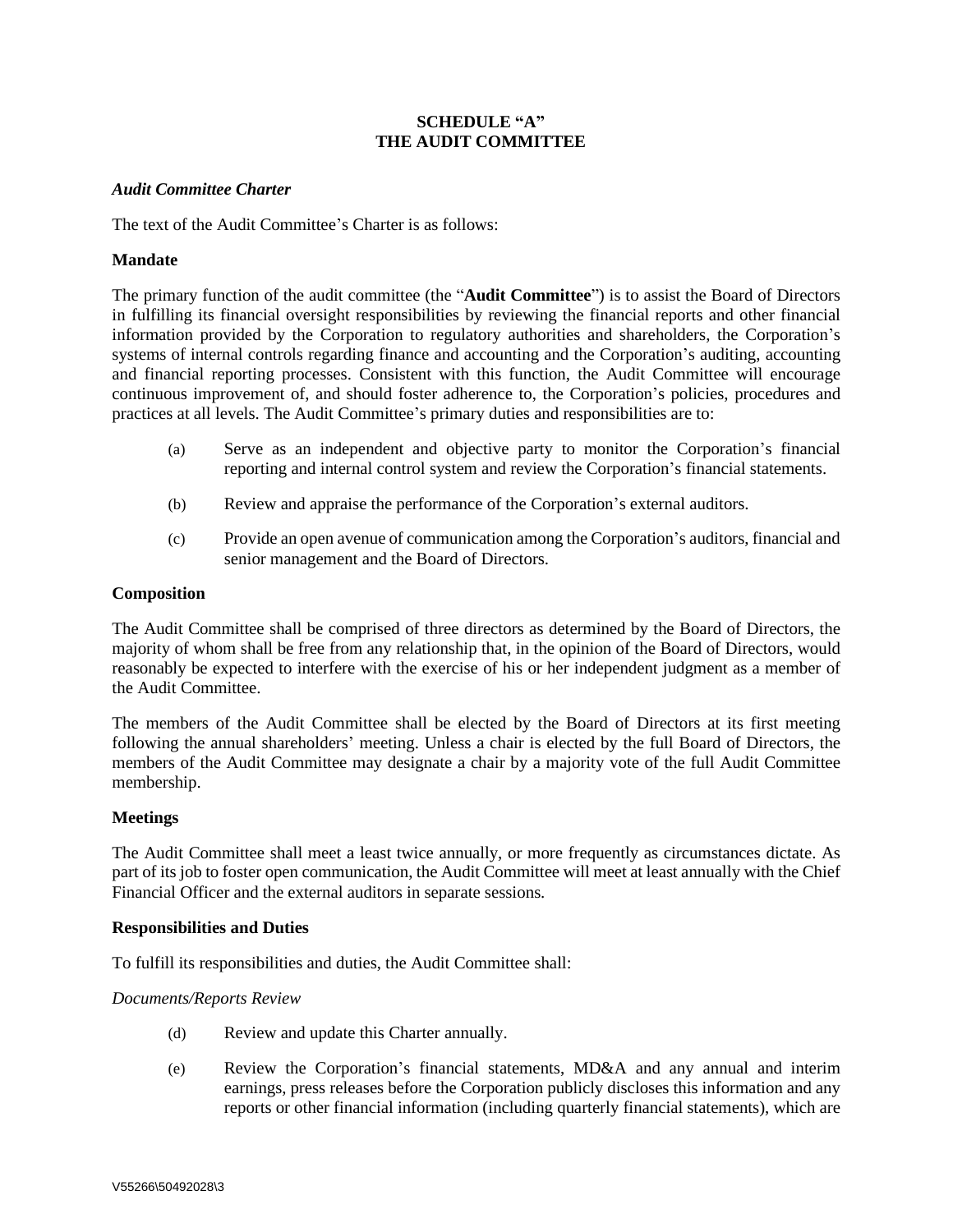submitted to any governmental body, or to the public, including any certification, report, opinion, or review rendered by the external auditors.

#### *External Auditors*

- (a) Review annually, the performance of the external auditors who shall be ultimately accountable to the Board of Directors and the Audit Committee as representatives of the shareholders of the Corporation.
- (b) Obtain annually, a formal written statement of external auditors setting forth all relationships between the external auditors and the Corporation, consistent with Independence Standards Board Standard 1.
- (c) Review and discuss with the external auditors any disclosed relationships or services that may impact the objectivity and independence of the external auditors.
- (d) Take, or recommend that the full Board of Directors take, appropriate action to oversee the independence of the external auditors.
- (e) Recommend to the Board of Directors the selection and, where applicable, the replacement of the external auditors nominated annually for shareholder approval.
- (f) At each meeting, consult with the external auditors, without the presence of management, about the quality of the Corporation's accounting principles, internal controls and the completeness and accuracy of the Corporation's financial statements.
- (g) Review and approve the Corporation's hiring policies regarding partners, employees and former partners and employees of the present and former external auditors of the Corporation.
- (h) Review with management and the external auditors the audit plan for the yearend financial statements and intended template for such statements.
- (i) Review and pre approve all audit and audit related services and the fees and other compensation related thereto, and any nonaudit services, provided by the Corporation's external auditors. The preapproval requirement is waived with respect to the provision of nonaudit services if:
	- (i) the aggregate amount of all such nonaudit services provided to the Corporation constitutes not more than five percent of the total amount of revenues paid by the Corporation to its external auditors during the fiscal year in which the nonaudit services are provided;
	- (ii) such services were not recognized by the Corporation at the time of the engagement to be nonaudit services; and
	- (iii) such services are promptly brought to the attention of the Audit Committee by the Corporation and approved prior to the completion of the audit by the Audit Committee or by one or more members of the Audit Committee who are members of the Board of Directors to whom authority to grant such approvals has been delegated by the Audit Committee.

Provided the preapproval of the nonaudit services is presented to the Audit Committee's first scheduled meeting following such approval such authority may be delegated by the Audit Committee to one or more independent members of the Audit Committee.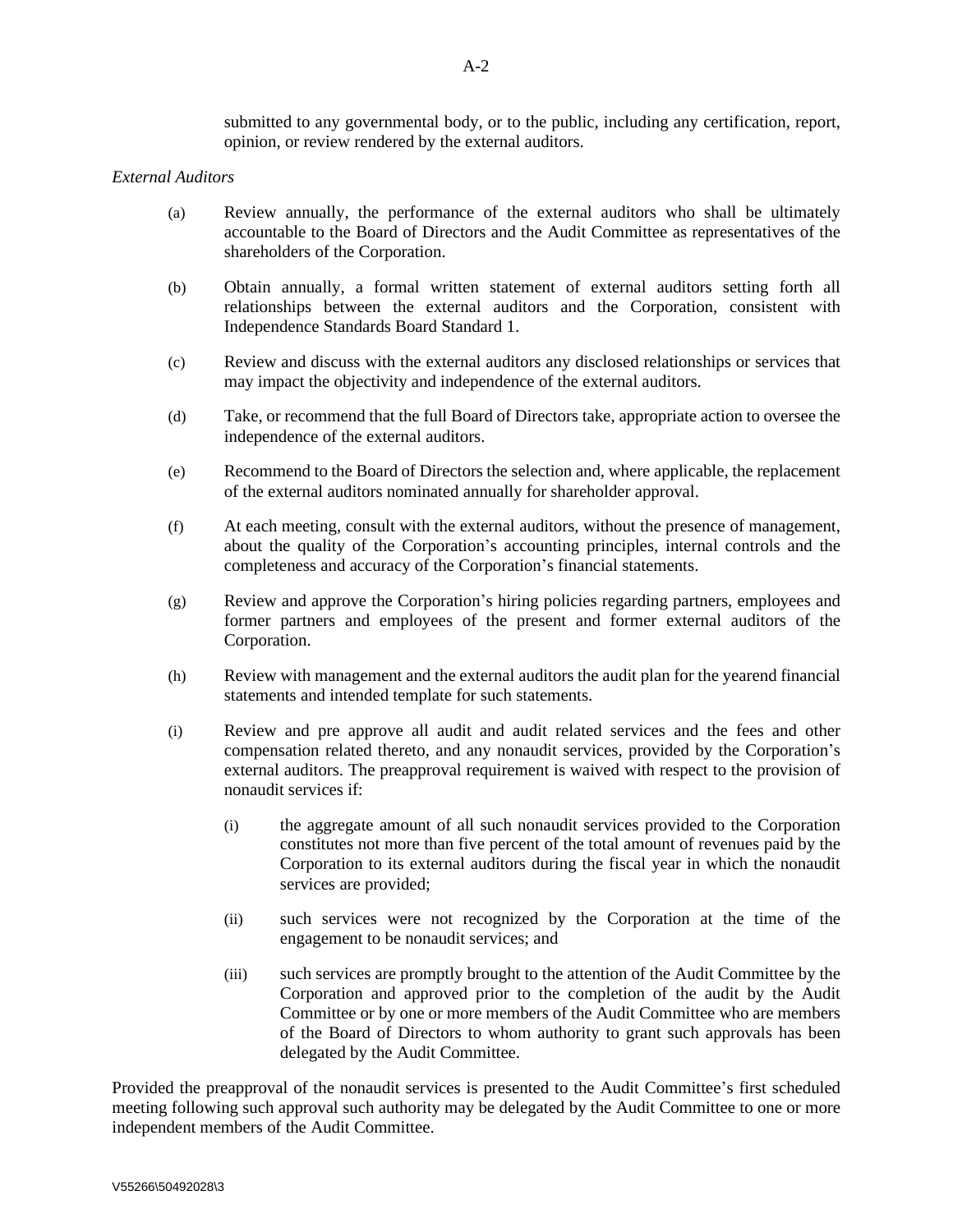#### **Financial Reporting Processes**

- (a) In consultation with the external auditors, review with management the integrity of the Corporation's financial reporting process, both internal and external.
- (b) Consider the external auditors' judgments about the quality and appropriateness of the Corporation's accounting principles as applied in its financial reporting.
- (c) Consider and approve, if appropriate, changes to the Corporation's auditing and accounting principles and practices as suggested by the external auditors and management.
- (d) Review significant judgments made by management in the preparation of the financial statements and the view of the external auditors as to appropriateness of such judgments.
- (e) Following completion of the annual audit, review separately with management and the external auditors any significant difficulties encountered during the course of the audit, including any restrictions on the scope of work or access to required information.
- (f) Review any significant disagreement among management and the external auditors in connection with the preparation of the financial statements.
- (g) Review with the external auditors and management the extent to which changes and improvements in financial or accounting practices have been implemented.
- (h) Review any complaints or concerns about any questionable accounting, internal accounting controls or auditing matters.
- (i) Review certification process.
- (j) Establish a procedure for the confidential, anonymous submission by employees of the Corporation of concerns regarding questionable accounting or auditing matters.

#### **Other**

Review any related party transactions.

#### *Composition of the Audit Committee*

The following are current members of the Audit Committee:

| <b>Member</b>     | Independent $(1)$ | Financially Literate <sup>(2)</sup> |
|-------------------|-------------------|-------------------------------------|
| Kerry M. Curtis   | Yes               | Yes                                 |
| Louis Montpellier | Yes               | Yes                                 |
| John Murphy       | Yes               | Yes                                 |

**Notes:**

(1) A member of an audit committee is independent if the member has no direct or indirect material relationship with the Corporation which could, in the view of the Board of Directors, be reasonably expected to interfere with the exercise of a member's independent judgment. The Corporation is endeavouring to recruit additional knowledgeable directors who will also fit the definition of "independent".

(2) An individual is financially literate if he has the ability to read and understand a set of financial statements that present a breadth and level of complexity of accounting issues that are generally comparable to the breadth and complexity of the issues that can reasonably be expected to be raised by the Corporation's financial statements.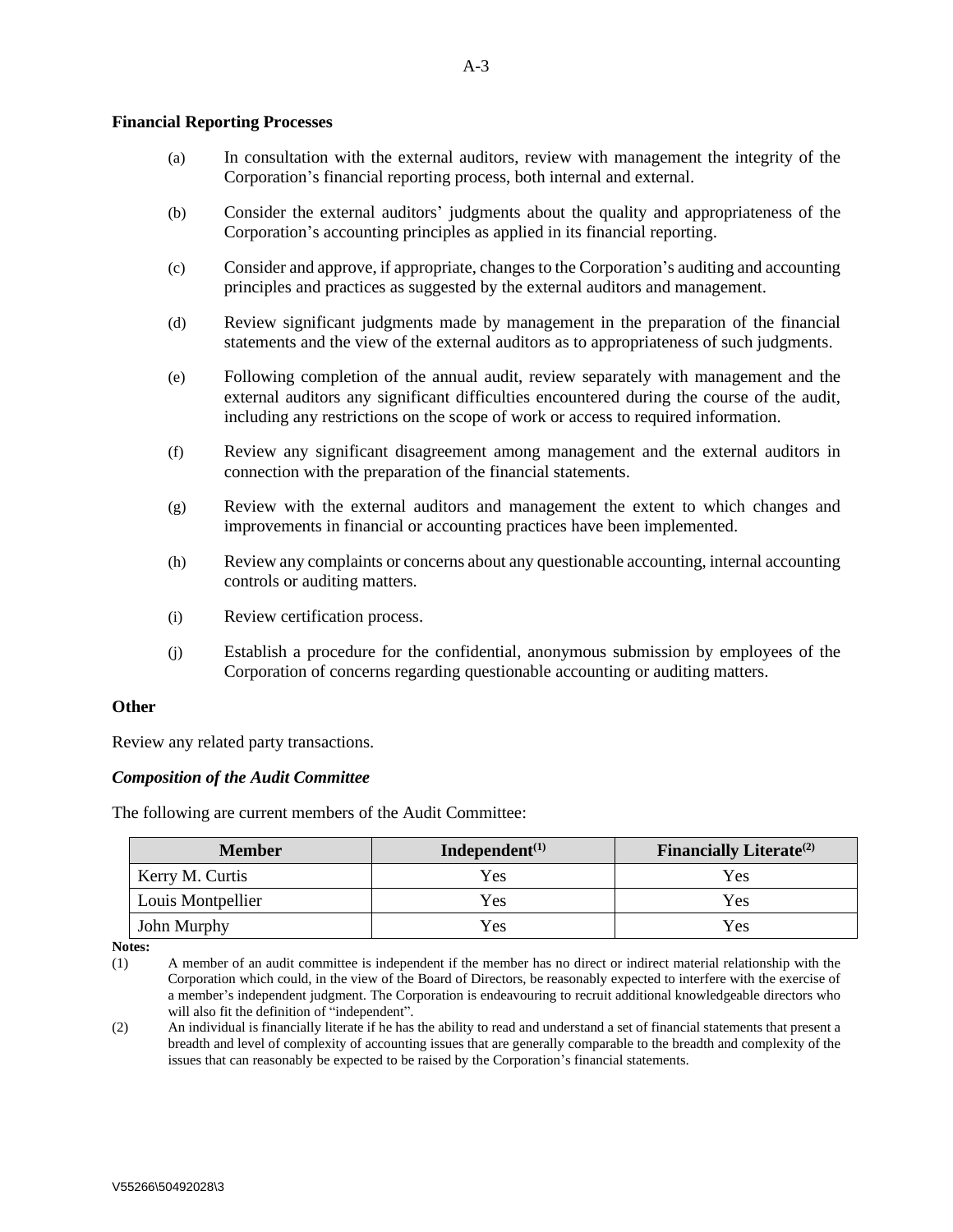# *Relevant Education and Experience*

The following is a summary of the Audit Committee members' education and experience which is relevant to the performance of their responsibilities as an Audit Committee member:

Mr. Curtis, B.Sc. (Geology) has 32 years of experience in the Canadian mining sector. He is the former President, CEO and director of Cumberland Resources, until the company was acquired by Agnico-Eagle Mines in 2007 in a transaction valued at \$730 million. Prior to Cumberland, Mr. Curtis focused on exploration to production stage polymetallic deposits in Canada, working with a variety of senior and junior mining companies. Mr. Curtis has completed over \$1 billion in mining transactions during his career including equity financing, syndicated debt financing and merger/acquisition transactions.

Mr. Montpellier, LLB, worked exclusively in the capital markets as counsel to emerging issuers and listed public companies engaged in mineral exploration and mining from 1983 to 2010. He is a former founding director and senior officer of Extorre Gold Mines Ltd. which was acquired by Yamana Gold Inc. in 2012. He continues to be involved as an independent director for a number of companies in the mining sector.

Mr. Murphy has over 25 years of banking experience in the mining sector. He retired in June 2015 as Managing Director of Investment Banking and Co-Head Mining and Metals at Raymond James Ltd. after 21 years with the firm. Prior to joining Raymond James, Mr. Murphy worked for more than six years at Swiss Bank Corporation (now UBS) in its corporate lending, restructuring and risk advisory activities. He has a degree in economics from the University of British Columbia and is a Chartered Financial Analyst.

# *Audit Committee Oversight*

At no time since the commencement of the Corporation's most recently completed financial year was a recommendation of the Audit Committee to nominate or compensate an external auditor not adopted by the Board.

# *Reliance on Certain Exemptions*

At no time since the commencement of the Corporation's most recently completed financial year has the Corporation relied on the exemption in Section 2.4 of NI 52-110 (De Minimis Nonaudit Services), or an exemption from NI 52-110, in whole or in part, granted under Part 8 of NI 52-110. Part 8 permits a company to apply to a securities regulatory authority for an exemption from the requirements of NI 52-110, in whole or in part.

#### *PreApproval Policies and Procedures*

The Audit Committee has adopted specific policies and procedures for the engagement of nonaudit services as described above under the heading "Responsibilities and Duties – External Auditors".

#### *External Auditor Service Fees (By Category)*

The aggregate fees billed by the Corporation's external auditors in each of the last two fiscal years for audit fees are as follows:

| <b>Financial Year</b><br><b>Ending</b> | Audit Fees <sup>(1)</sup> | <b>Audit Related</b><br>$\text{Fees}^{(2)}$ | Tax $Fees^{(3)}$ | All Other Fees <sup>(4)</sup> |
|----------------------------------------|---------------------------|---------------------------------------------|------------------|-------------------------------|
| 2021                                   | \$26,000                  | \$Nil                                       | \$10,150         | \$Nil                         |
| 2020                                   | \$22,000                  | \$Nil                                       | \$8,150          | <b>SNil</b>                   |
| $\blacksquare$                         |                           |                                             |                  |                               |

**Notes:**

(1) The aggregate audit fees billed.

<sup>(2)</sup> The aggregate fees billed for assurance and related services that are reasonably related to the performance of the audit or review of the Corporation's financial statements which are not included under the heading "Audit Fees".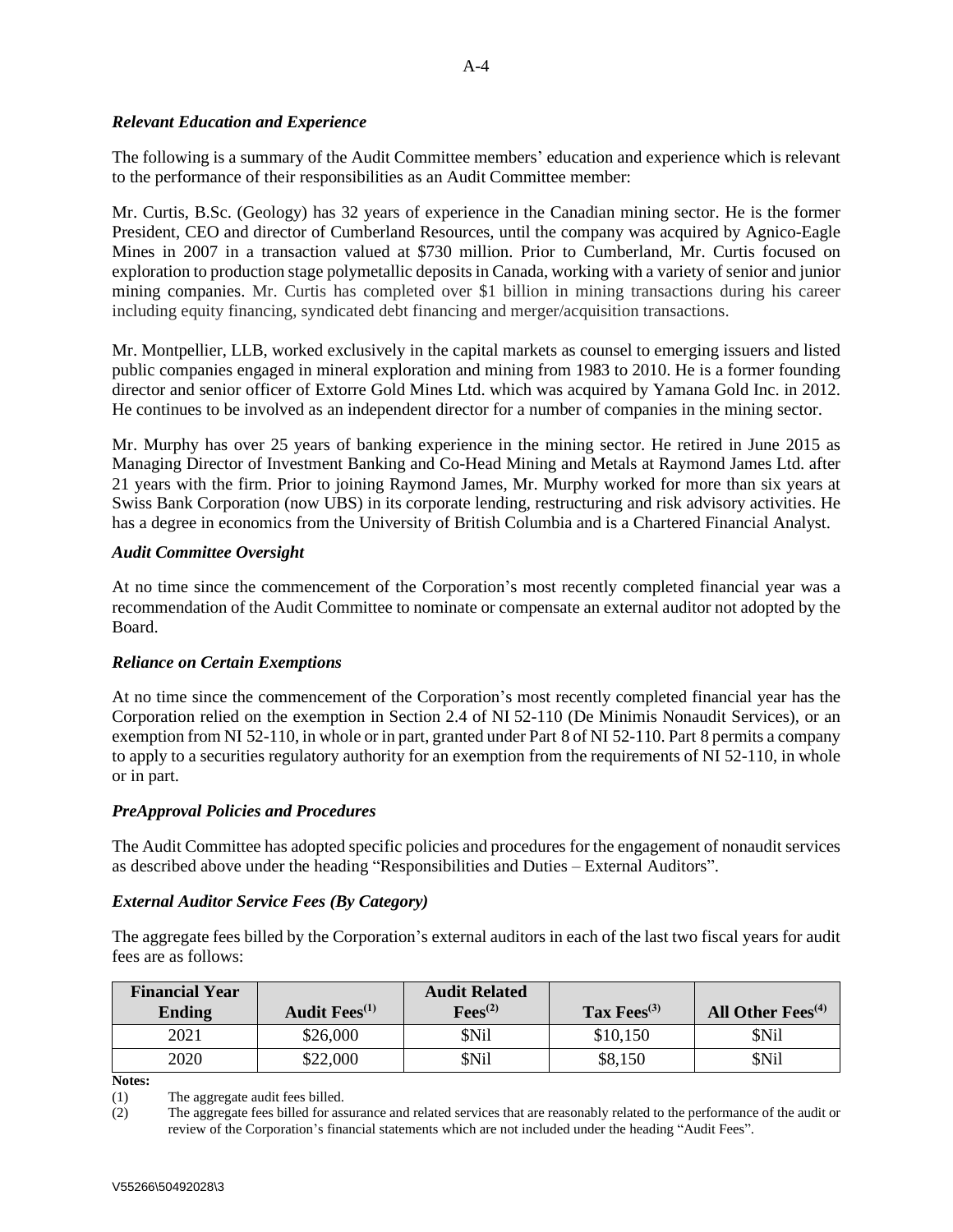- (3) Fees billed for preparation of Corporation's corporate tax return.<br>
(4) The aggregate fees billed for products and services other than as service
- The aggregate fees billed for products and services other than as set out under the headings "Audit Fees", "Audit Related Fees" and "Tax Fees".

# *Exemption*

The Corporation is relying upon the exemption in section 6.1 of NI 52-110, which exempts venture issuers (as defined therein) from the requirements of Part 3 (Composition of the Audit Committee) and Part 5 (Reporting Obligations) of that instrument.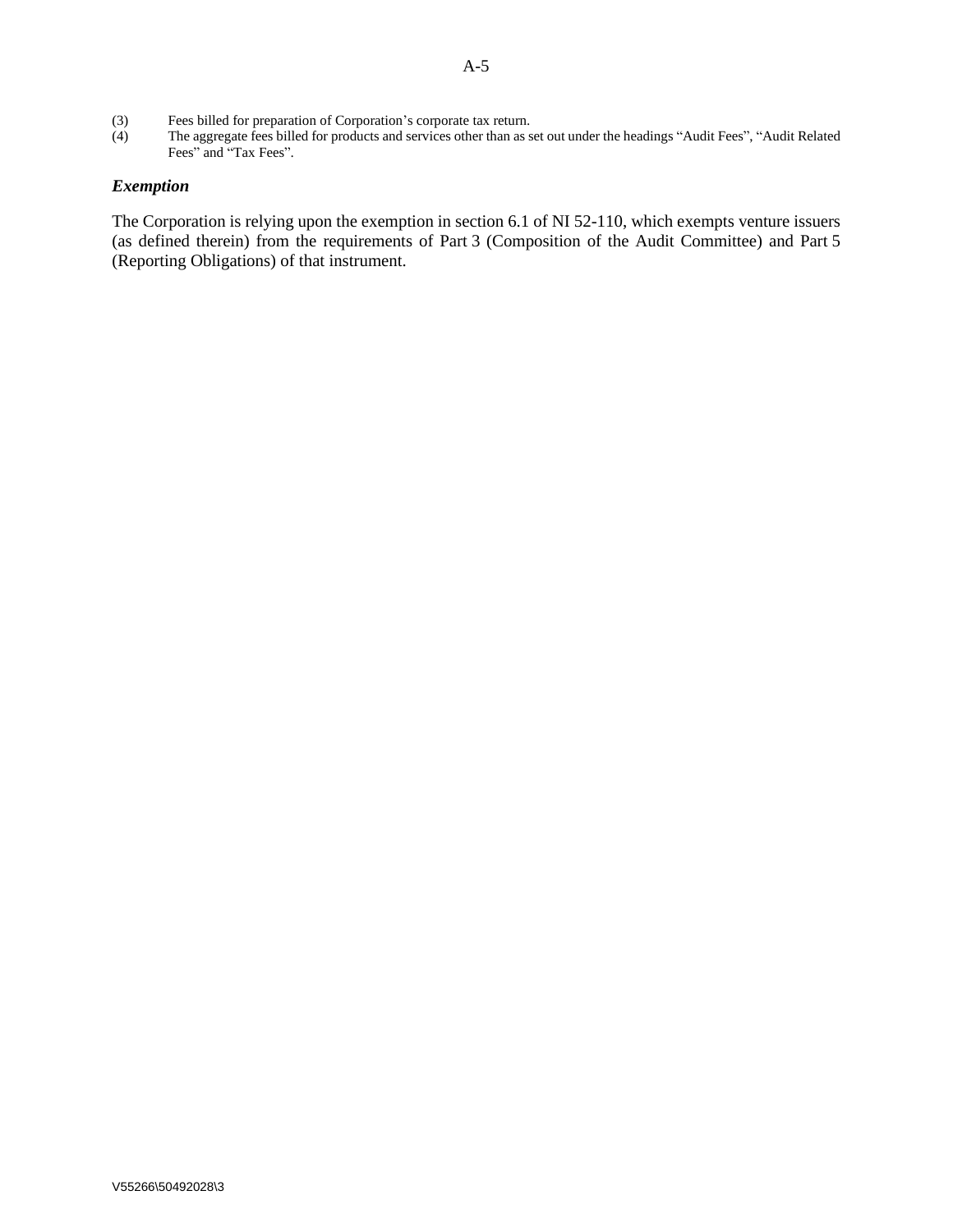# **SCHEDULE "B" STATEMENT OF CORPORATE GOVERNANCE PRACTICES**

Corporate governance relates to the activities of the Board of Directors of the Corporation (the "**Board**"), the members of which are elected by and are accountable to the shareholders, and takes into account the role of the individual members of management who are appointed by the Board and who are charged with the day-to-day management of the Corporation. The Board is committed to sound corporate governance practices which are both in the interest of its shareholders and contribute to effective and efficient decision making. National Policy 58-201 – *Corporate Governance Guidelines* ("**NP 58-201**") establishes corporate governance guidelines which apply to all public companies. The Corporation has reviewed its own corporate governance practices in light of these guidelines. In certain cases, the Corporation's practices comply with the guidelines, however, the Board considers that some of the guidelines are not suitable for the Corporation at its current stage of development and therefore these guidelines have not been adopted. National Instrument 58-101 Disclosure *of Corporate Governance Practices* ("**NI 58-101**") mandates disclosure of corporate governance practices for Venture Issuers in Form 58-101F2, which disclosure is set out below.

# **Board of Directors**

# *Structure and Compensation*

The Board is currently composed of five (5) directors. All of the proposed nominees for election as director at the 2022 Meeting are current directors of the Corporation.

NI 58-101 suggests that the board of directors of every listed company should be constituted with a majority of individuals who qualify as "independent" directors under National Instrument 52-110 *Audit Committees* ("**NI 52-110**"), which provides that a director is independent if he or she has no direct or indirect "material relationship" with the Corporation. "Material relationship" is defined as a relationship which could, in the view of the Corporation's Board, be reasonably expected to interfere with the exercise of a director's independent judgment. Of the five proposed nominees, Wayne Hubert, CEO, is not "independent" for having a material relationship by virtue of being an executive officer of the Corporation. Steve Vanry is not independent for having a material relationship by virtue of having been, within the last three years, an executive officer of the Corporation. Louis Montpellier, Kerry M. Curtis and John Murphy are considered by the Board to be "independent", within the meaning of NI 52-110.

In assessing and making the foregoing determinations, the circumstances of each director have been examined in relation to a number of factors. The Board periodically considers additional members and strives to achieve a majority of independent directors.

Kerry Curtis is currently the chair of the Board and is independent. The independent directors exercise their responsibilities for independent oversight of management, and are provided with leadership through their position on the Board and ability to meet independently of management whenever deemed necessary.

The quantity and quality of the Board compensation is reviewed on an annual basis. At present, the Board is satisfied that the current Board compensation arrangements, which currently only include incentive stock options, adequately reflect the responsibilities and risks involved in being an effective director of the Corporation. At the present time, the CEO has not received any cash compensation for acting as director. The number of options to be granted is determined by the Compensation Committee.

The following directors of the Corporation are directors of other reporting issuers:

Louis Montpellier Independence Gold Corp. (TSXV)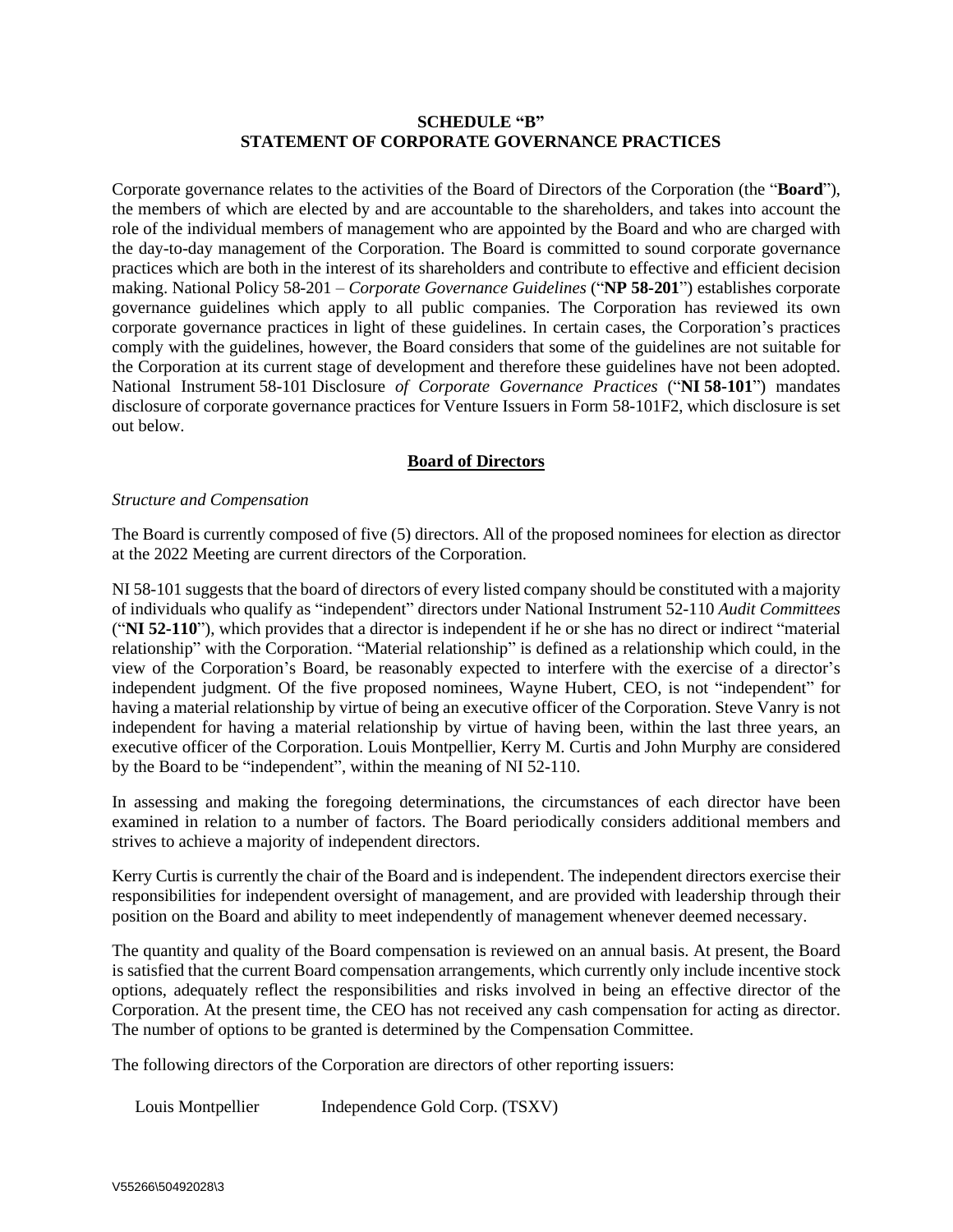| Wayne Hubert       | Austral Gold Ltd. (Australian Securities Exchange)<br>Revival Gold Inc. (TSXV) |
|--------------------|--------------------------------------------------------------------------------|
| <b>Steve Vanry</b> | Oroco Resource Corp. (TSXV)<br>Brigadier Gold Inc. (TSXV)                      |
|                    | Bolt Metals Corp. (Canadian Securities Exchange)                               |

#### *Mandate of the Board*

The mandate of the Board is to manage or supervise the management of the business and affairs of the Corporation and to act with a view to the best interests of the Corporation. In doing so, the Board oversees the management of the Corporation's affairs directly and through the Audit Committee. In fulfilling its mandate, the Board, among other matters, is responsible for reviewing and approving the Corporation's overall business strategies and its annual business plan, reviewing and approving the annual corporate budget and forecast, reviewing and approving significant capital investments outside the approved budget; reviewing major strategic initiatives to ensure that the Corporation's proposed actions accord with shareholder objectives; reviewing succession planning; assessing management's performance against approved business plans and industry standards; reviewing and approving the reports and other disclosure issued to shareholders; ensuring the effective operation of the Board; and safeguarding shareholders' equity interests through the optimum utilization of the Corporation's capital resources. The Board also takes responsibility for identifying the principal risks of the Corporation's business and for ensuring these risks are effectively monitored and mitigated to the extent reasonably practicable. At this stage of the Corporation's development, the Board does not believe it is necessary to adopt a written mandate or to have developed a written position description for the CEO, chair of the Board and chairs of the various committees, as sufficient guidance is found in the applicable corporate legislation and regulatory policies. However, as the Corporation grows, the Board will move to develop a formal written mandate.

In keeping with its overall responsibility for the stewardship of the Corporation, the Board is responsible for the integrity of the Corporation's internal control and management information systems and for the Corporation's policies respecting corporate disclosure and communications.

Each member of the Board understands that he is entitled to seek the advice of an independent expert if he reasonably considers it warranted under the circumstances.

The positions of President and CEO are combined. The Board believes the Corporation is well serviced and the independence of the Board from management is not compromised by the combined role. The Board does not, and does not consider it necessary to, have any formal structures or procedures in place to ensure that the Board can function independently of management.

#### *Nomination and Assessment*

The Board determines new nominees to the Board, although a formal process has not been adopted. The nominees are generally the result of recruitment efforts by the Board members, including both formal and informal discussions among Board members and the President and CEO. The Board monitors but does not formally assessthe performance of individual Board members or committee members or their contributions.

The Board does not, at present, have a formal process in place for assessing the effectiveness of the Board as a whole, its committees or individual directors, but will consider implementing one in the future should circumstances warrant. Based on the Corporation's size, its stage of development and the limited number of individuals on the Board, the Board considers a formal assessment process to be inappropriate at this time. The Board plans to continue evaluating its own effectiveness on an ad hoc basis. The current size of the Board is such that the entire Board takes responsibility for selecting new directors and assessing current